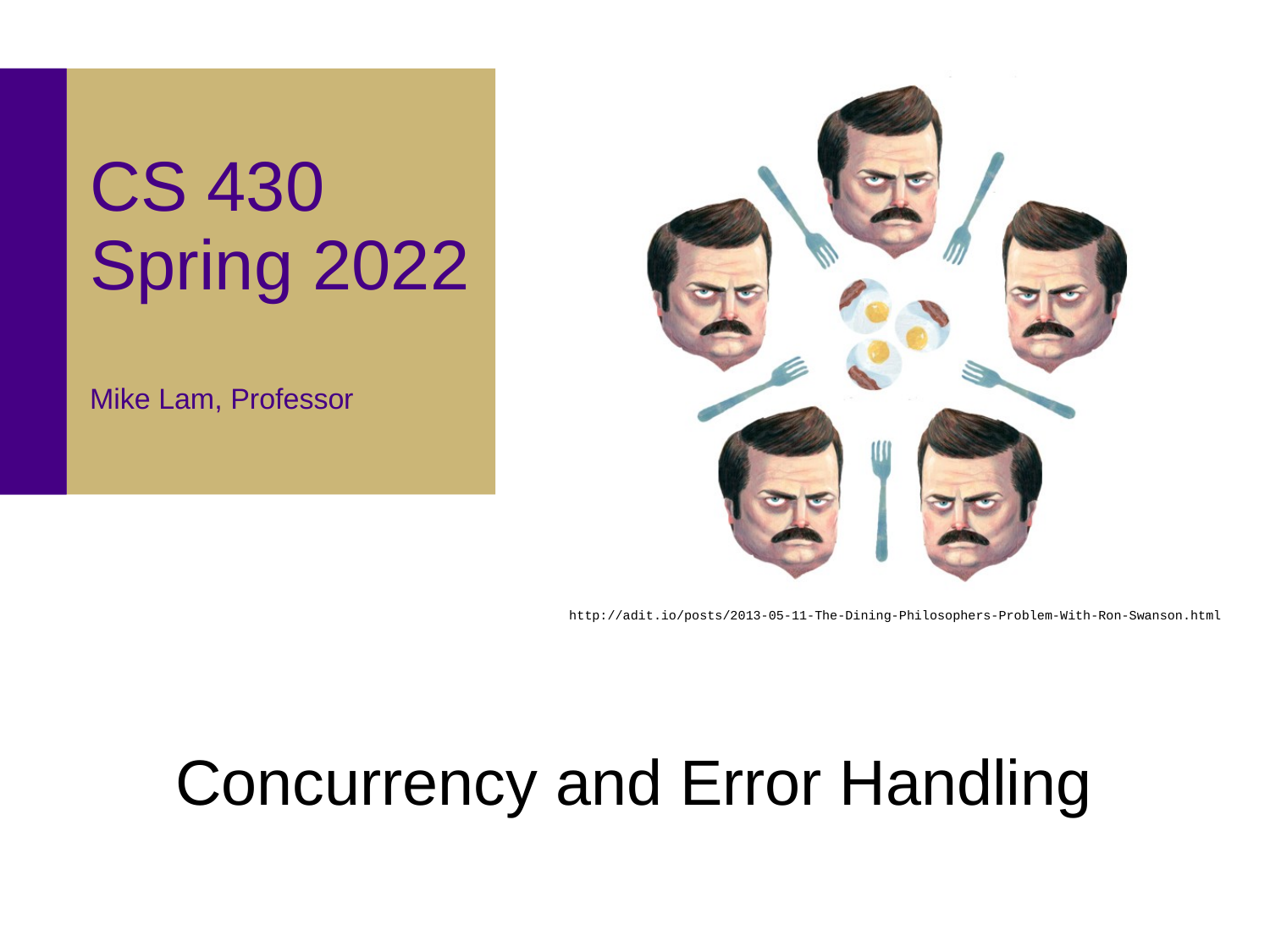# Concurrency (CS 261 review)

- Logical flow: sequence of executed instructions
- Concurrency: overlapping logical flows
- Multitasking: processes take turns
- Parallelism: concurrent flows on separate CPUs/cores

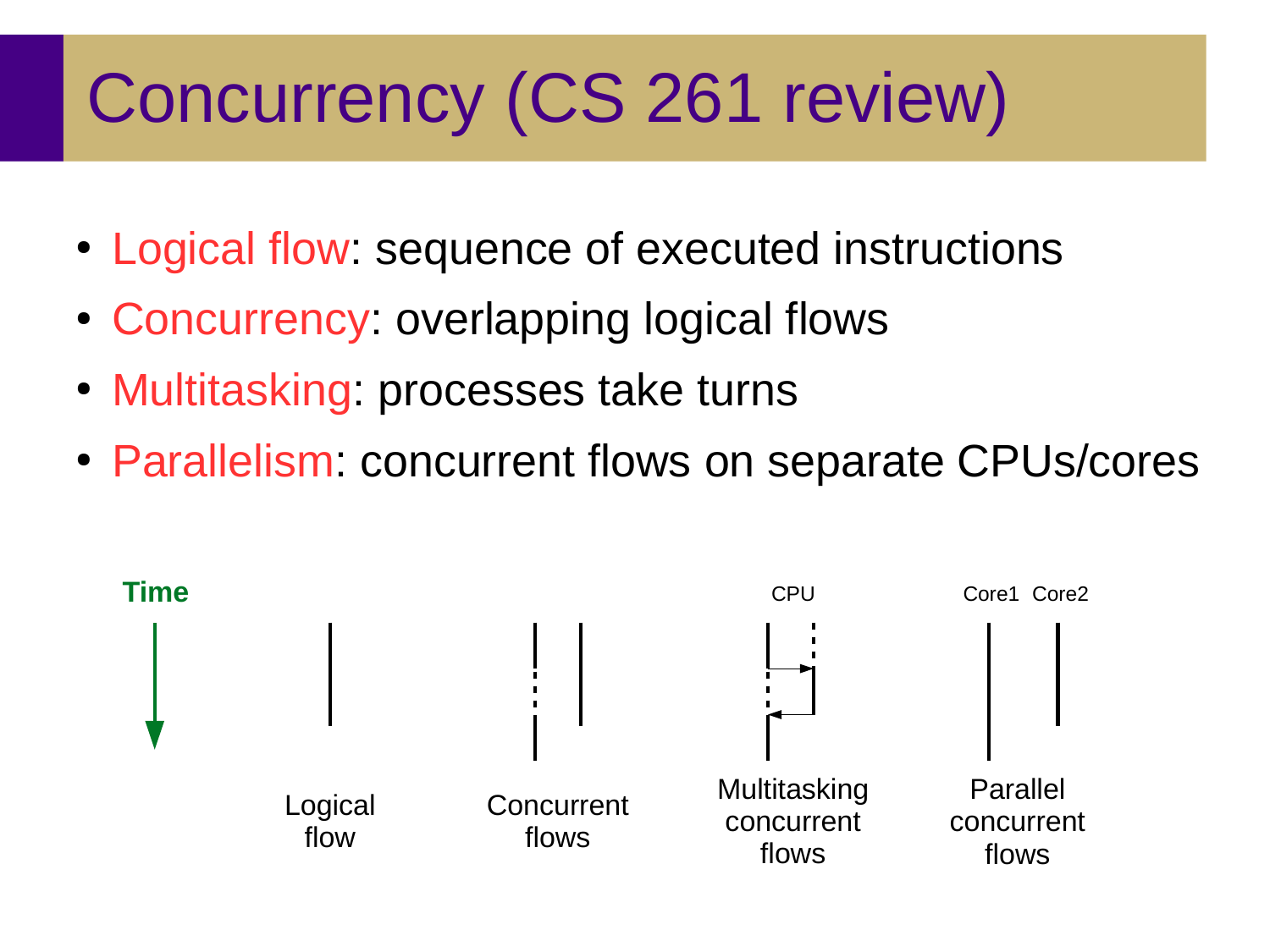#### **Concurrency**

- Instruction-level concurrency
	- Mostly an architecture and compilers issue (**CS 261/456/432**)
- Statement-level concurrency
	- Often enabled by language or library features (**CS 361/470**)
- Unit (subprogram)-level concurrency
	- Sometimes enabled by language features
	- Often a distributed/parallel systems issue (**CS 361/470**)
- Program-level concurrency
	- Mostly an OS or batch scheduler issue (**CS 450/470**)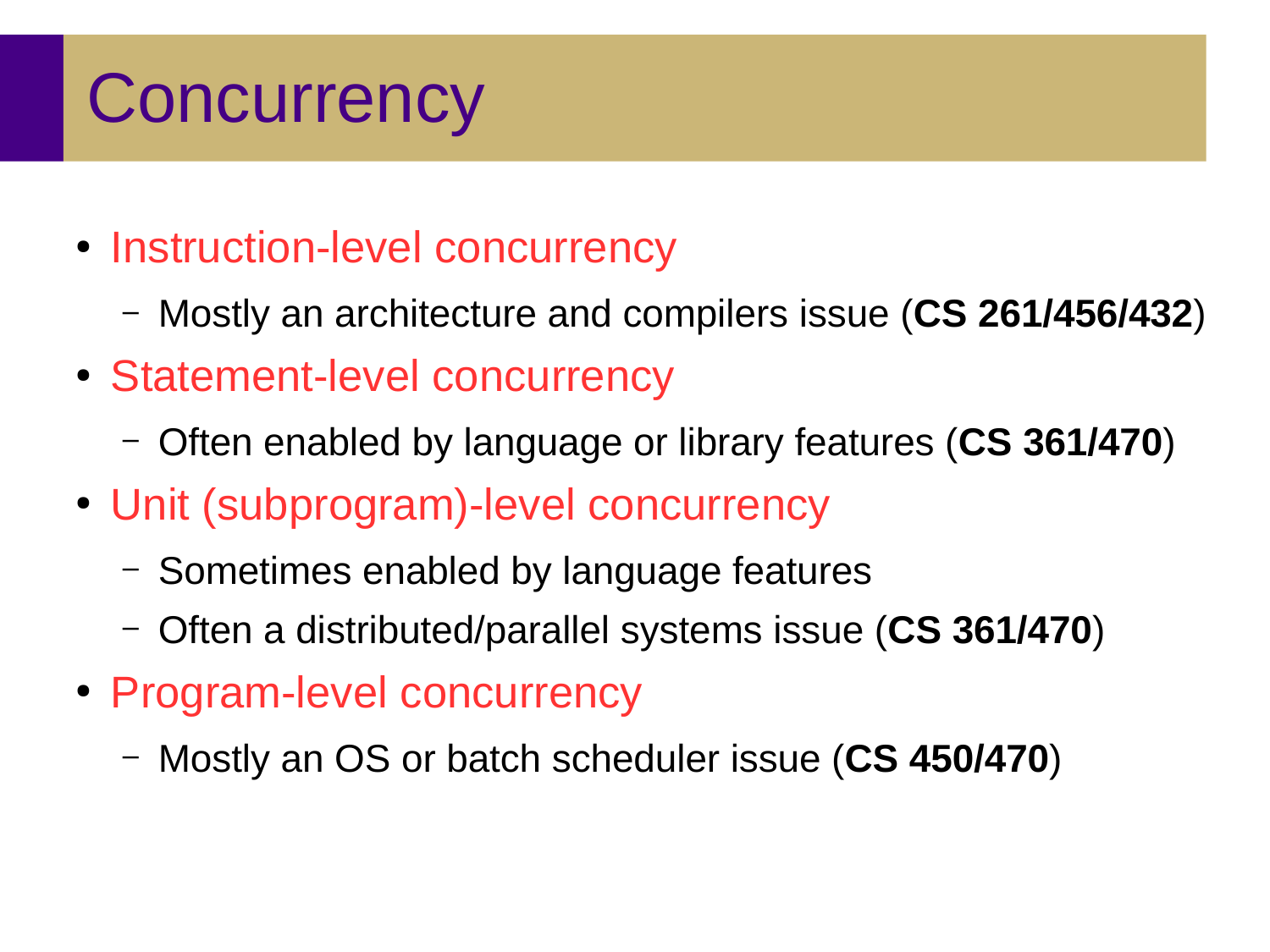### **Concurrency**

- Motivations?
	- It's faster!
	- Take advantage of multicore/multiprocessor machines
	- Take advantage of distributed machines
	- Faster execution even on single-core machines
	- Enables new approaches to solving problems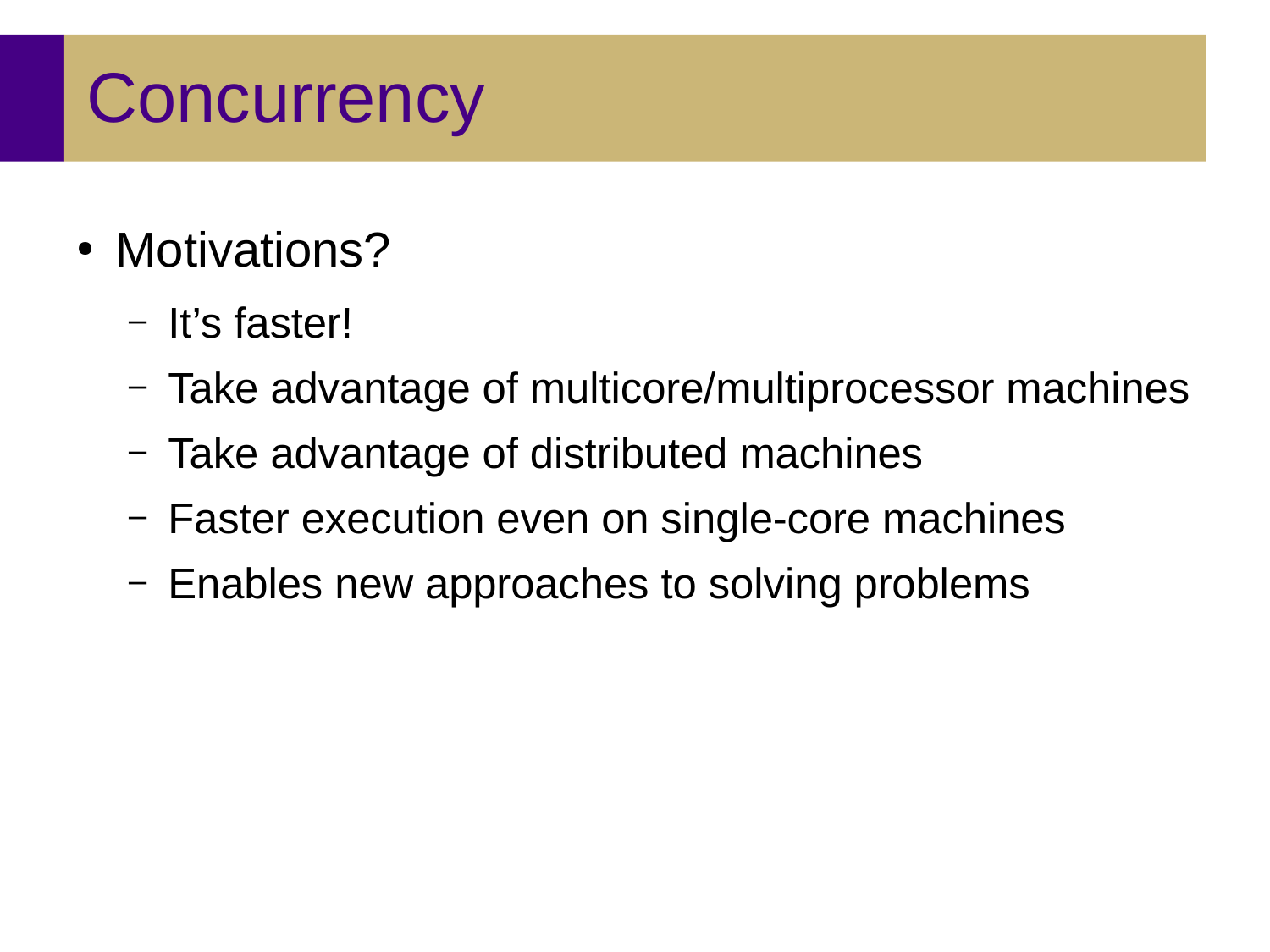### History of Parallelism

- 1950s: special-purpose I/O or graphics processors
- 1960s: multiple complete processors
- 1970s: vector processors
- 1980s: computing clusters
- 1990s-2000s: rise of multicore consumer machines and graphical processing units (GPUs)
- 2010s: hybrid CPU/GPU architectures
- Future: low-cost, low-power, many-core
	- Example: new ARM64 M1 "Apple Silicon" chips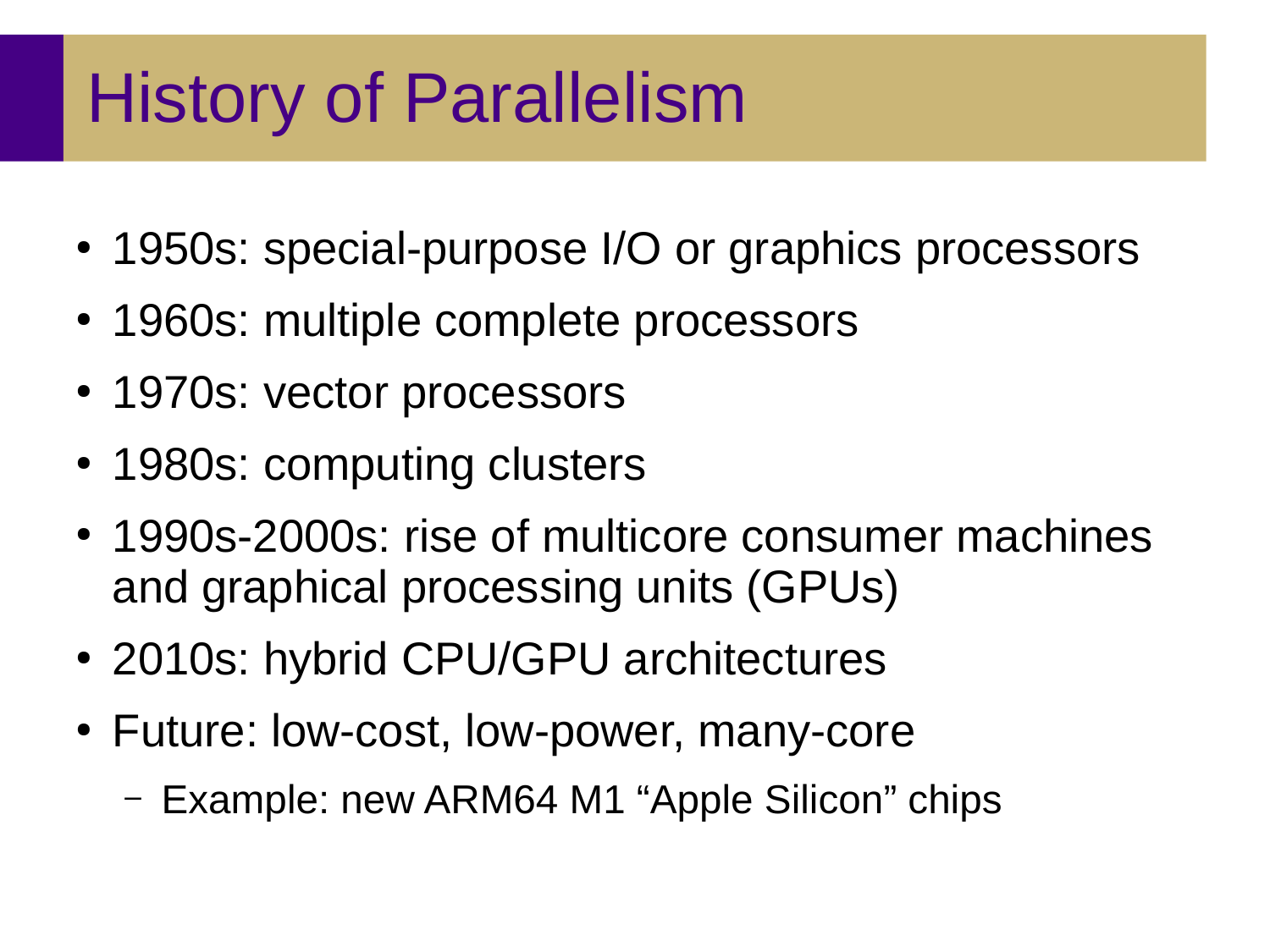# Categories (Flynn's Taxonomy)

- Single-Instruction, Single-Data (SISD)
	- Traditional CPUs
- Single-Instruction, Multiple-Data (SIMD)
	- Vector processors
	- GPUs
	- SSE/AVX instructions on x86
- Multiple-Instruction, Multiple-Data (MIMD)
	- Multicore processors
	- Distributed computing (single-program SPMD variant)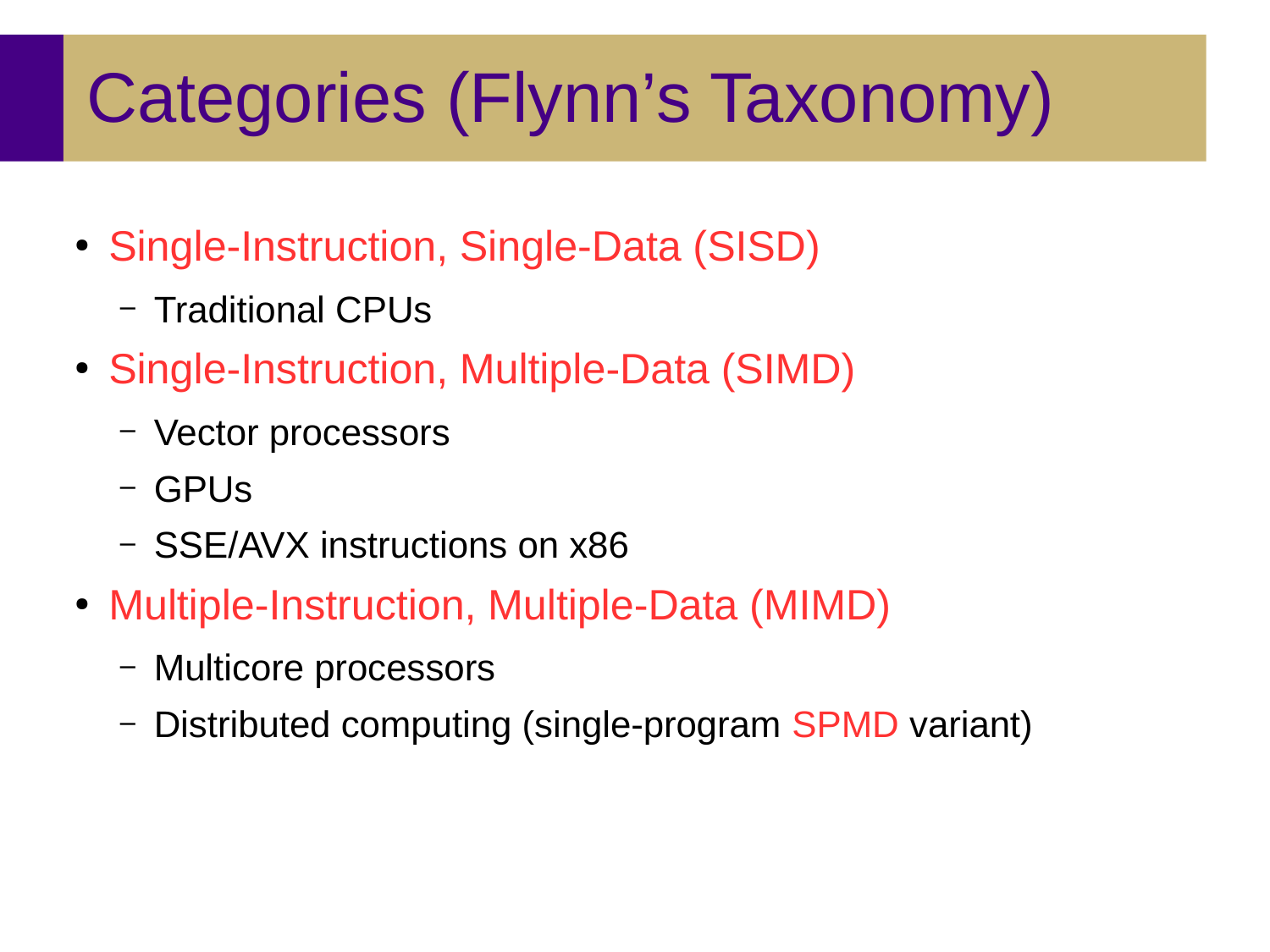- Physical vs. logical concurrency
	- Is the concurrency actually happening on the hardware level, or are executions being interleaved?
	- Sometimes referred to as parallelism vs. multitasking
	- Users and language designers might not care
	- Language implementers and OS designers must care

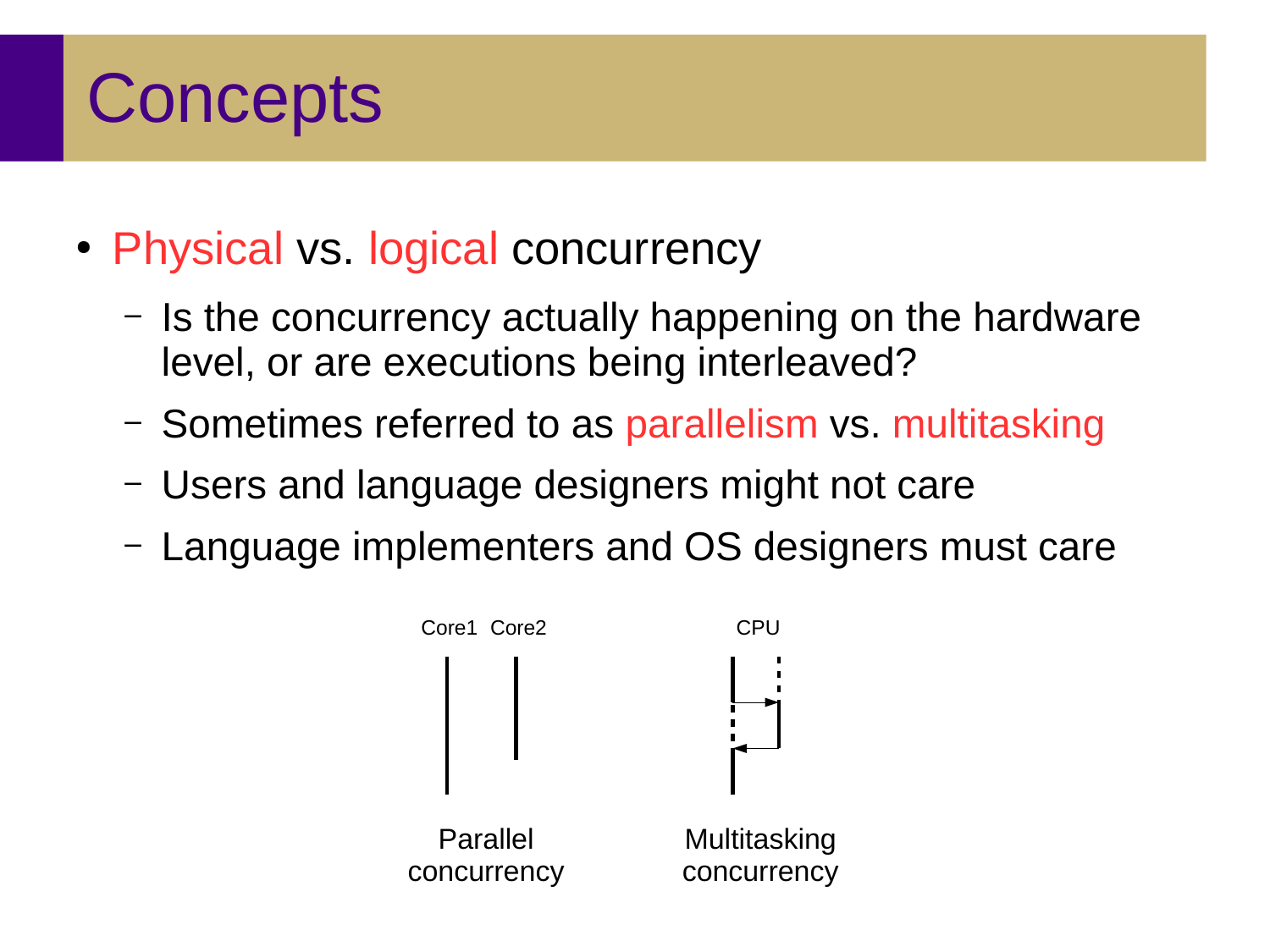- Task/process/thread: program unit that supports concurrent execution
	- Typically, a process may contain multiple threads
	- All threads in a process share a single address space
	- $-$  Textbook: heavyweight  $=$  process, lightweight  $=$  thread
	- Some OSes support lightweight processes
	- See **CS 361**, **450**, or **470** for more details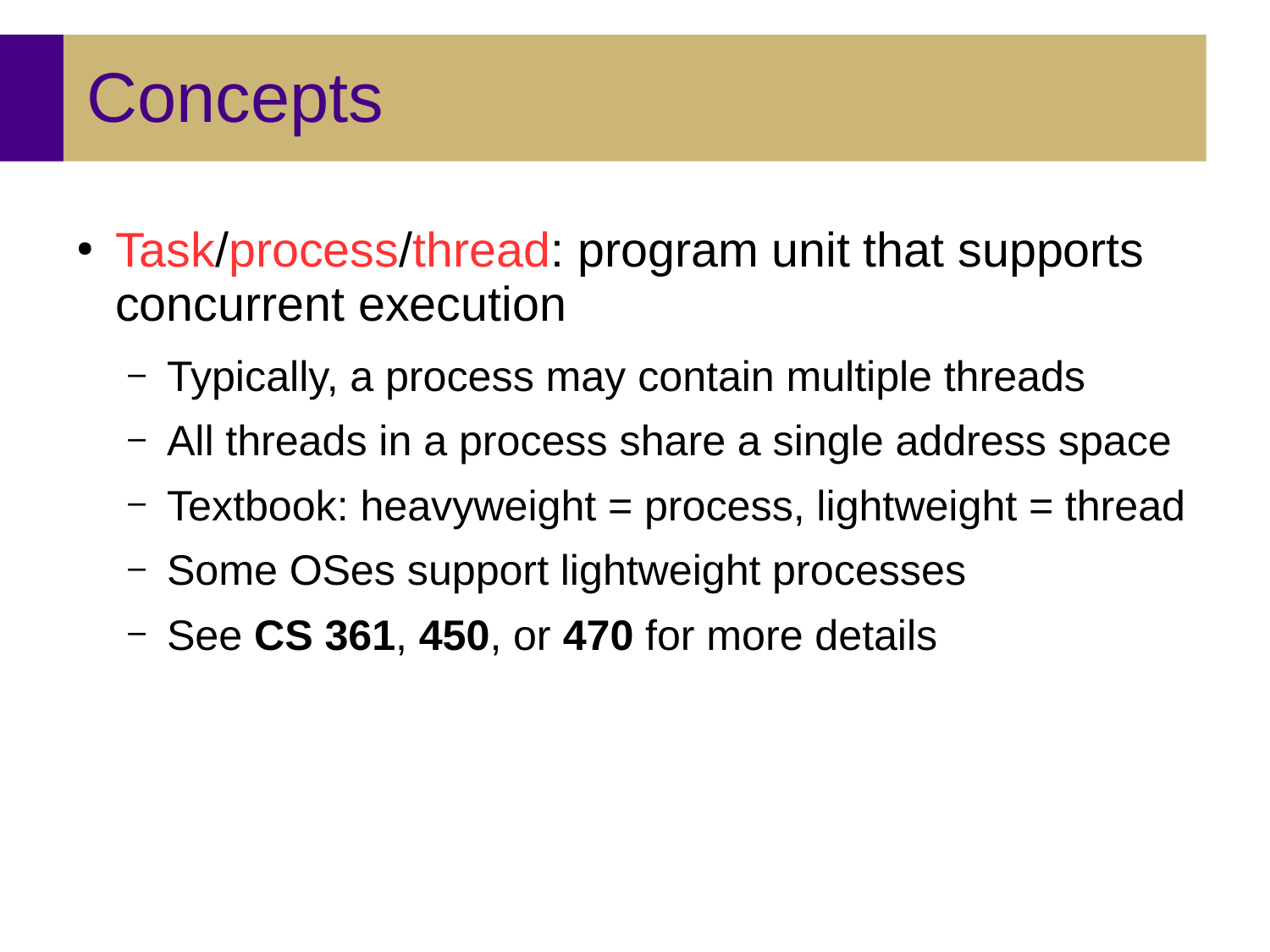- Single-threaded vs. multi-threaded
	- Thread: sequence of control flow points
	- Coroutines are single threaded (quasi-concurrent)
	- Multi-threaded programs may still be executed on a single CPU via interleaving / multitasking
- Synchronous vs. asynchronous
	- Synchronous tasks must take turns and wait for each other
	- Asynchronous tasks may execute simultaneously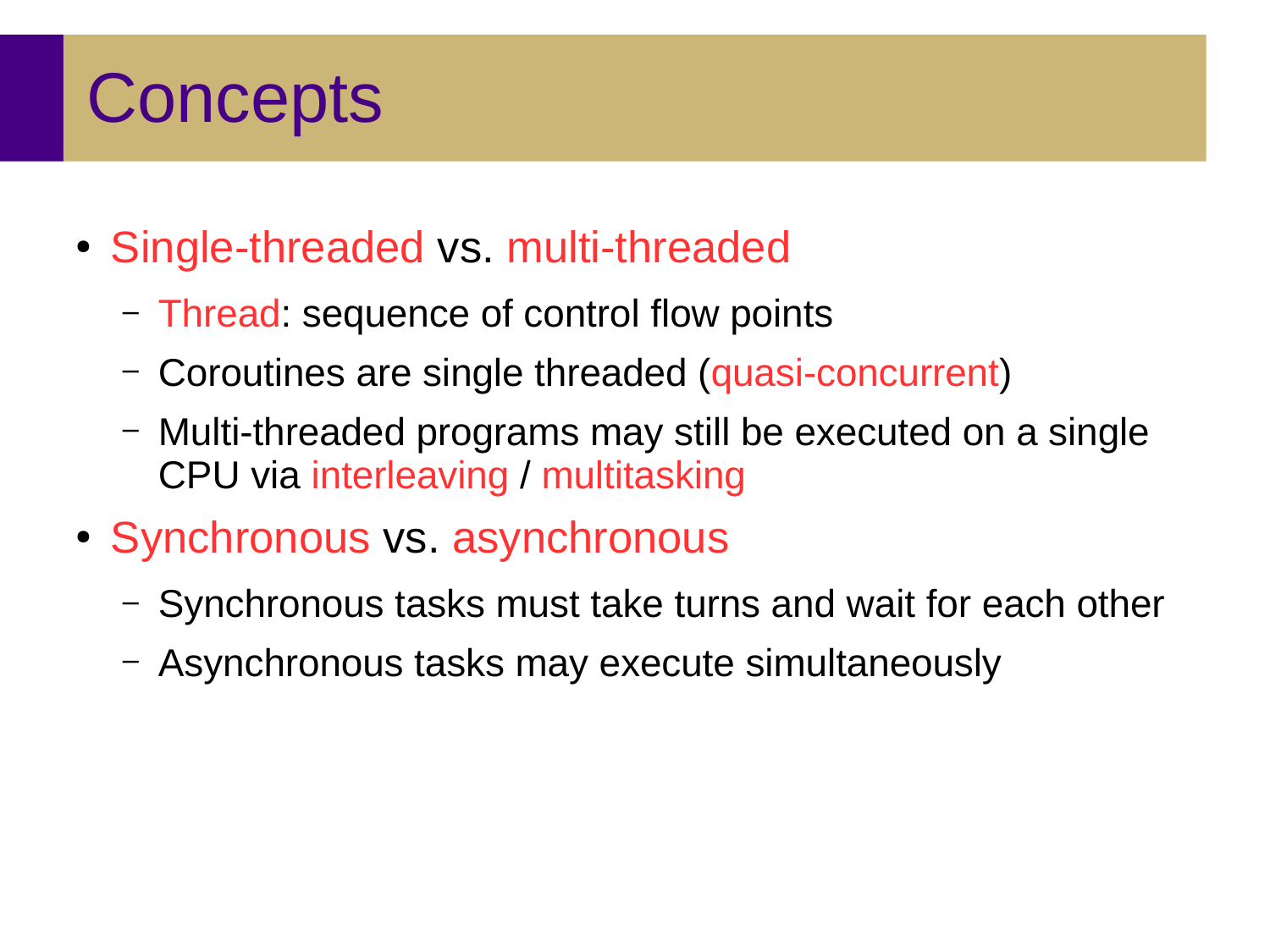# **Scheduling**

- Scheduler: a system program that manages the sharing of processors between tasks
	- Priority-based scheduling
	- Round-robin scheduling
	- Real-time scheduling
- Task states
	- **New**: created but not yet begun
	- **Ready**: not executing, but may be started
		- Often stored in a ready queue
	- **Running**: currently executing
	- **Blocked**: running, but waiting on an event
	- **Dead**: no longer active

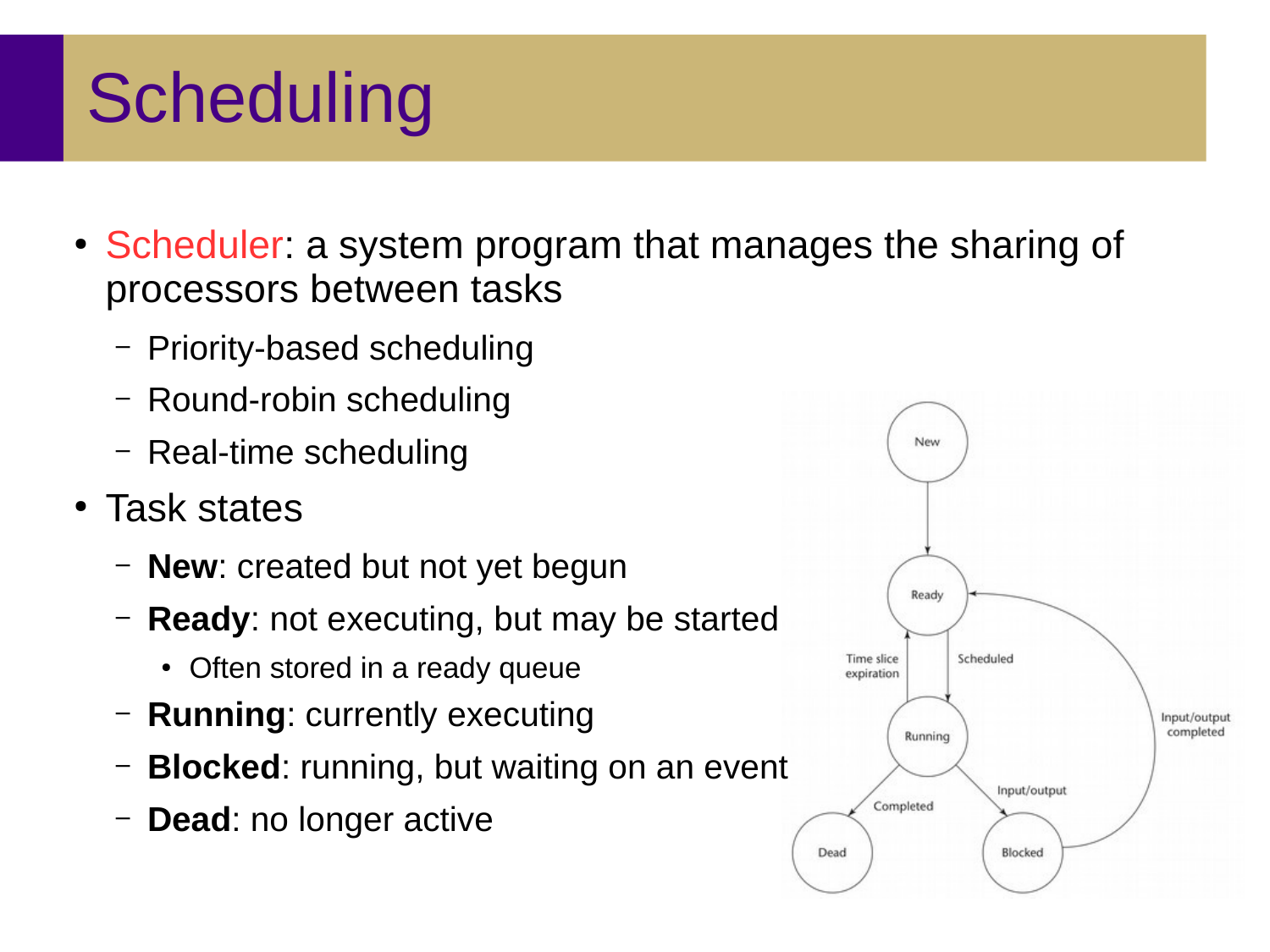- Liveness: a program executes to completion
- Deadlock: loss of liveness due to mutual waiting
	- E.g., dining philosophers!
- Race condition: concurrency outcome depends on interleaving order
	- Example: Two concurrent executions of bump()

| def bump(x)<br>$tmp = $counter$<br>$tmp \leftarrow x$<br>$\text{\$counter} = \text{tmp}$<br>end | (B.1)<br>(B.2)<br>(B.3) | OK:<br>A.1<br>A.2<br>A.3<br>B.1<br>B.2<br><b>B.3</b> | <b>BAD:</b><br>A.1<br>B.1<br>A.2<br>B.2<br>A.3<br>B.3 |
|-------------------------------------------------------------------------------------------------|-------------------------|------------------------------------------------------|-------------------------------------------------------|
| (A.1)<br>(A.3)                                                                                  |                         |                                                      |                                                       |

**Thread A Thread B**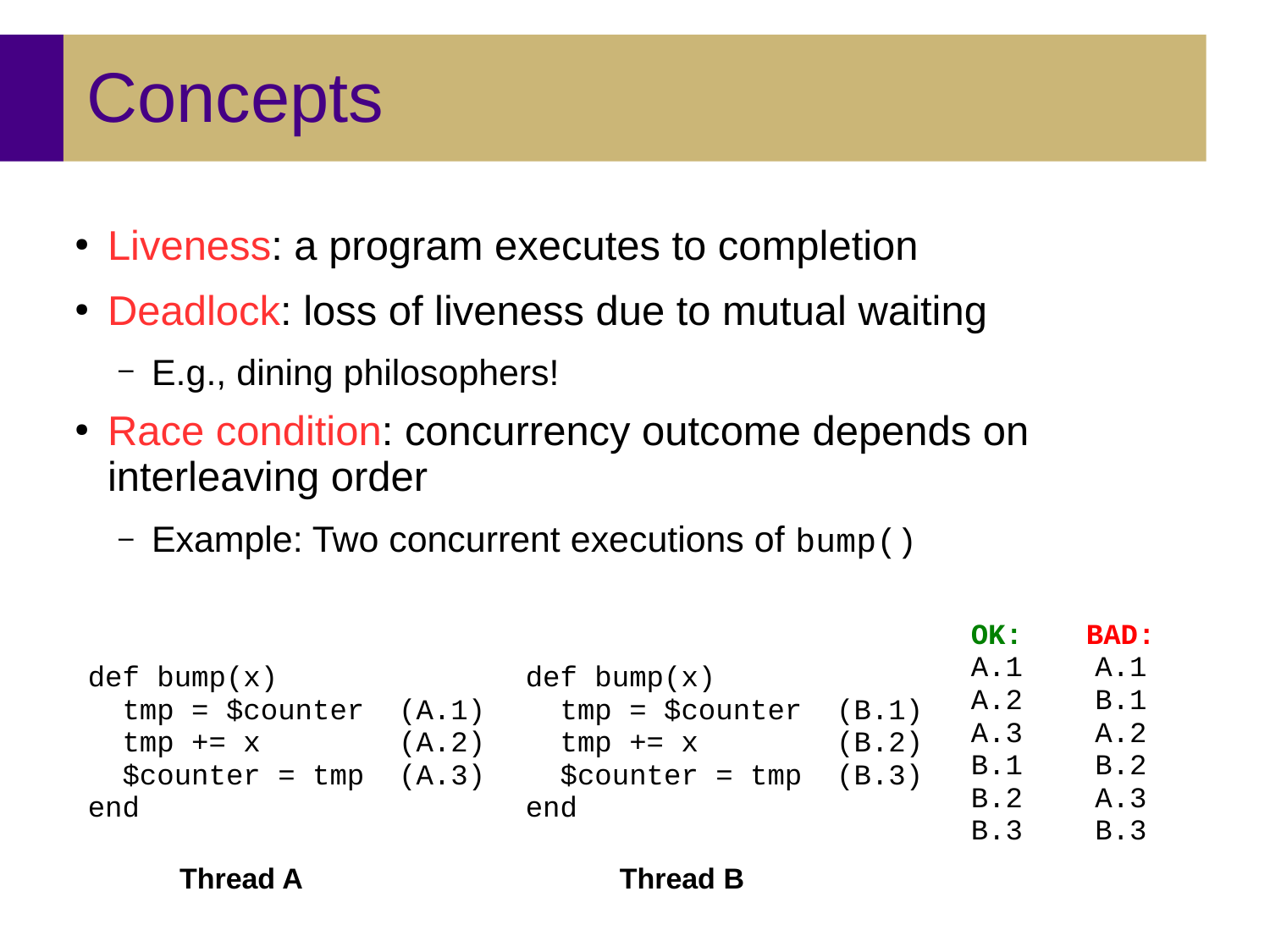- Synchronization: mechanism that controls task ordering
	- Cooperation: ordering based on inter-task dependencies
		- E.g., Task A is waiting on task B to finish an activity
		- Common example: producer/consumer problem
	- Competition: ordering based on resource contention
		- E.g., Task A and Task B both need access to a resource
		- Common example: dining philosopher problem



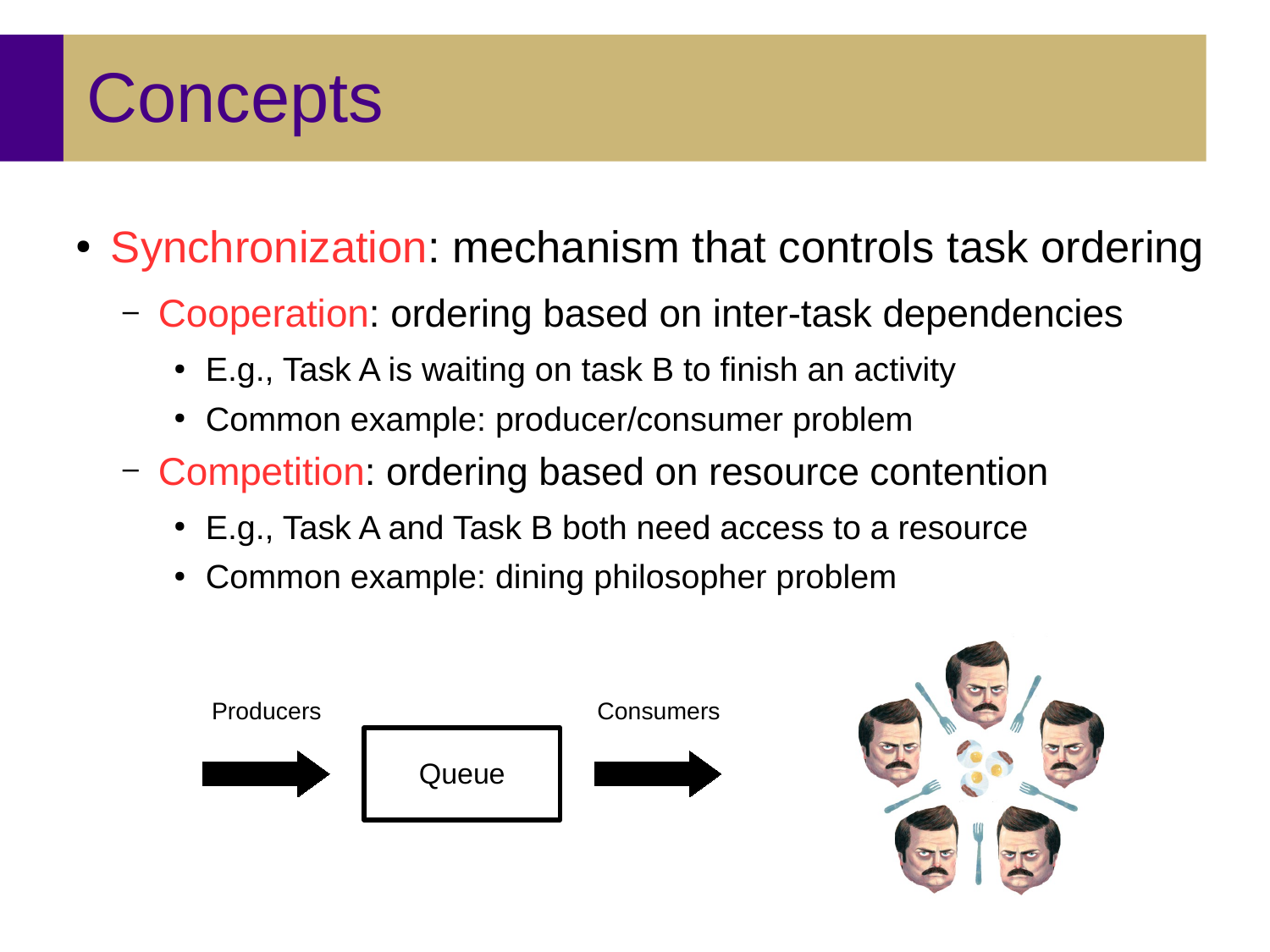# **Synchronization**

- Semaphore: guarding mechanism (1965)
	- Integer ( $n =$  "empty slots") and a task queue
	- **Produce** (P / "wait")
		- decrement n
		- $\bullet$  if (n < 0): enqueue current process and block
	- **Consume** (V / "signal")
		- increment n
		- if  $(n \ge 0)$ : dequeue and unblock a process
	- Binary semaphore: single "slot" (mutex)
	- Issue: burden of correct use falls on the programmer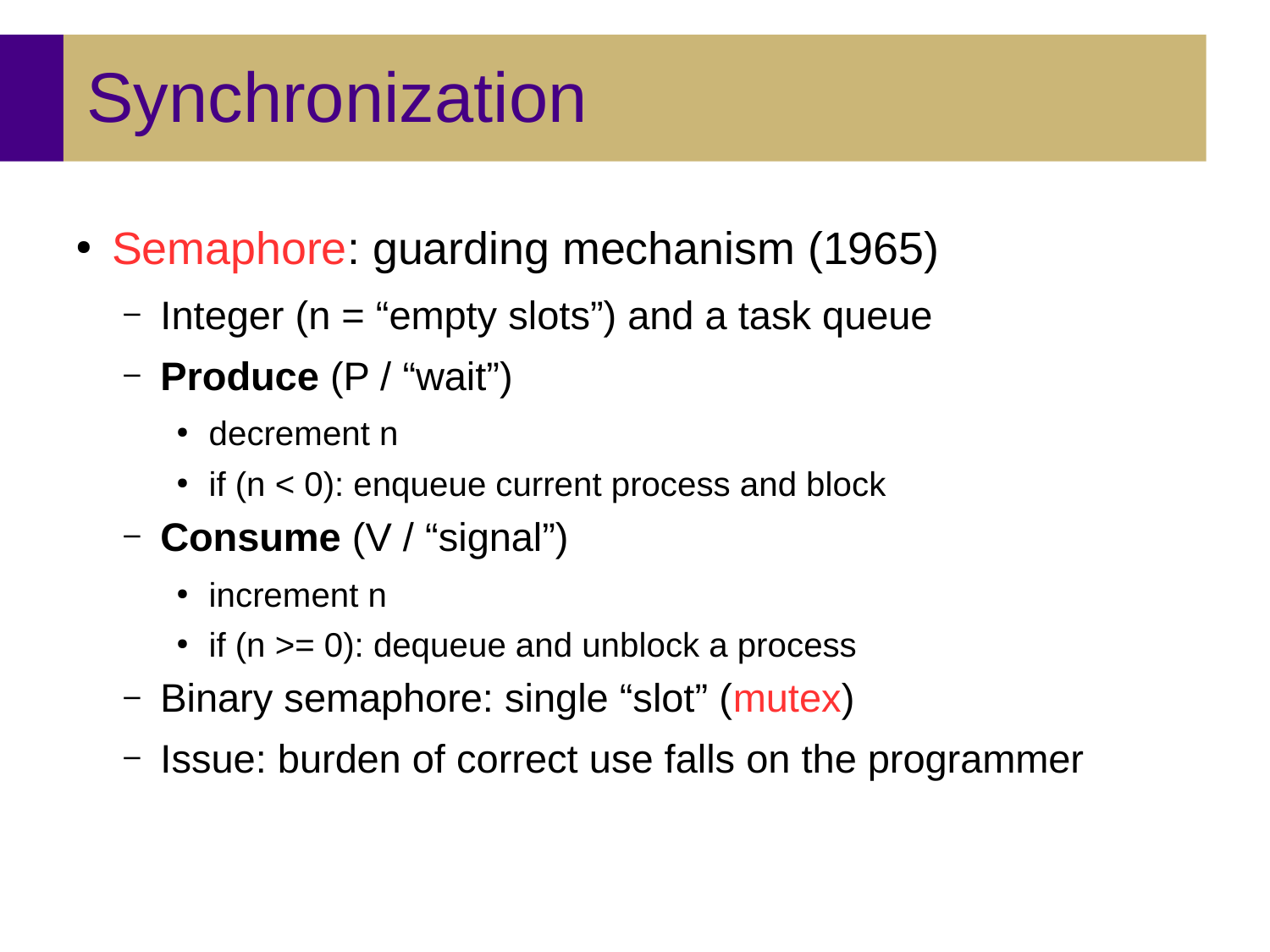# **Synchronization**

- Monitor: encapsulation mechanism (1974)
	- Abstract data types for concurrency
	- Handles locking and corresponding thread queue
	- Shifts responsibility to language implementer and runtime system designer
	- Generally considered safer
- Message passing: communication model (1978)
	- Fairness in communication
	- Synchronous vs. asynchronous
	- Can be difficult to program and expensive
	- Necessary in distributed computing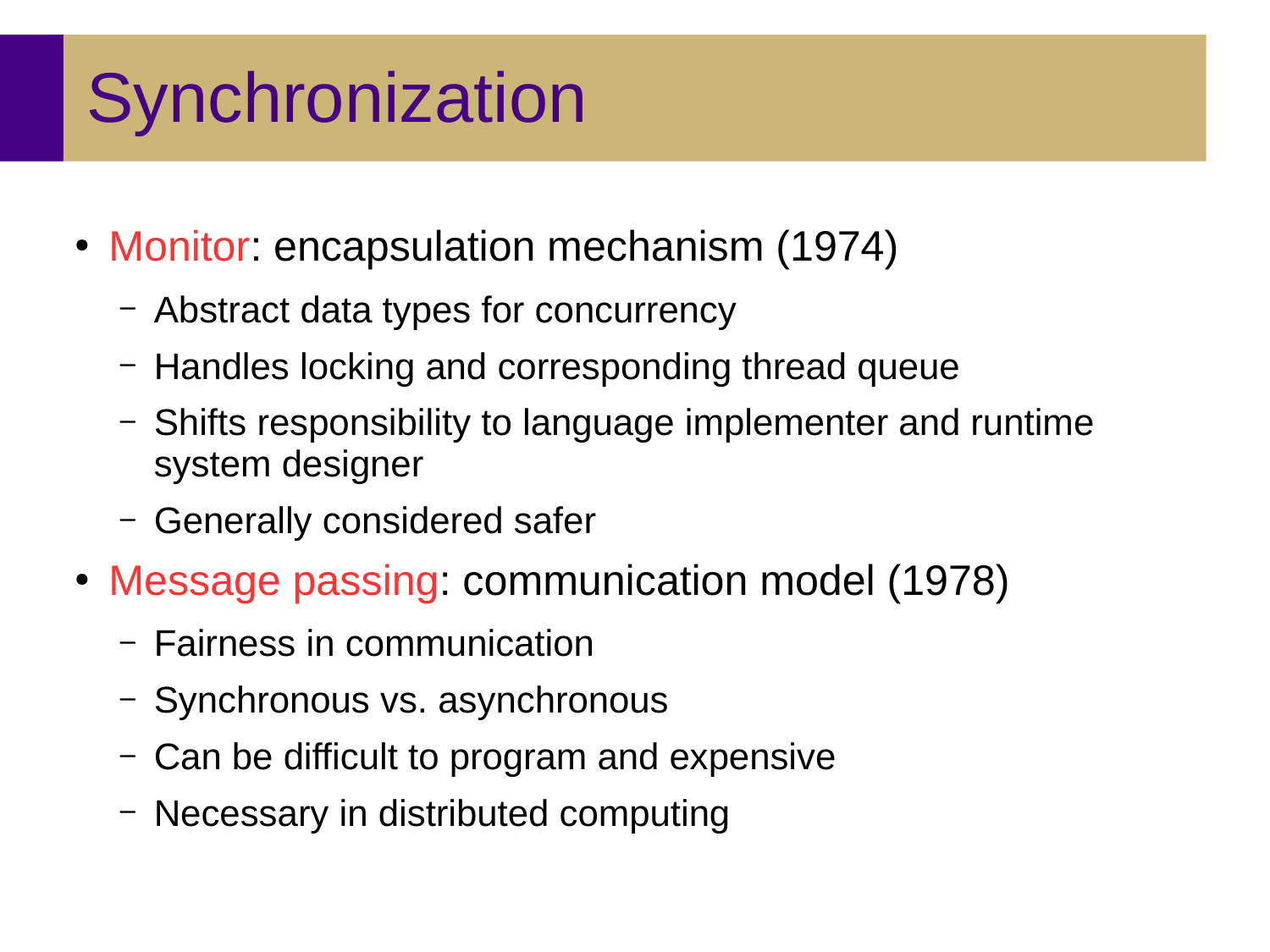### High-Performance Fortran

- Motivation: higher abstractions for parallelism
	- Predefined data distributions and parallel loops
	- Optional **directives** for parallelism specified in comments
- Development based on Fortran 90
	- Proposed 1991 w/ intense design efforts in early 1990s
	- Wide variety of influences on the design committee
	- Standardized in 1993 and presented at Supercomputing '93

```
1 REAL A(1000,1000), B(1000,1000)
2 ! HPF$ DISTRIBUTE A (BLOCK, *)
3 ! HPF$ ALIGN B(I,J) WITH A(I,J)4 \bf{DO} J = 2, N
    DO I = 2. N5\overline{5}6
       A(I,J)=(A(I,J+1)+2*A(I,J)+A(I,J-1))*0.25 &
\overline{7}+ (B(I+1, J)+2*B(I, J)+B(I-1, J))*0.25Listing 8: Simple relaxation loop in HPF.
```
For the full story, see "The Rise and Fall of High Performance Fortran: An Historical Object Lesson" http://dl.acm.org/citation.cfm?id=1238851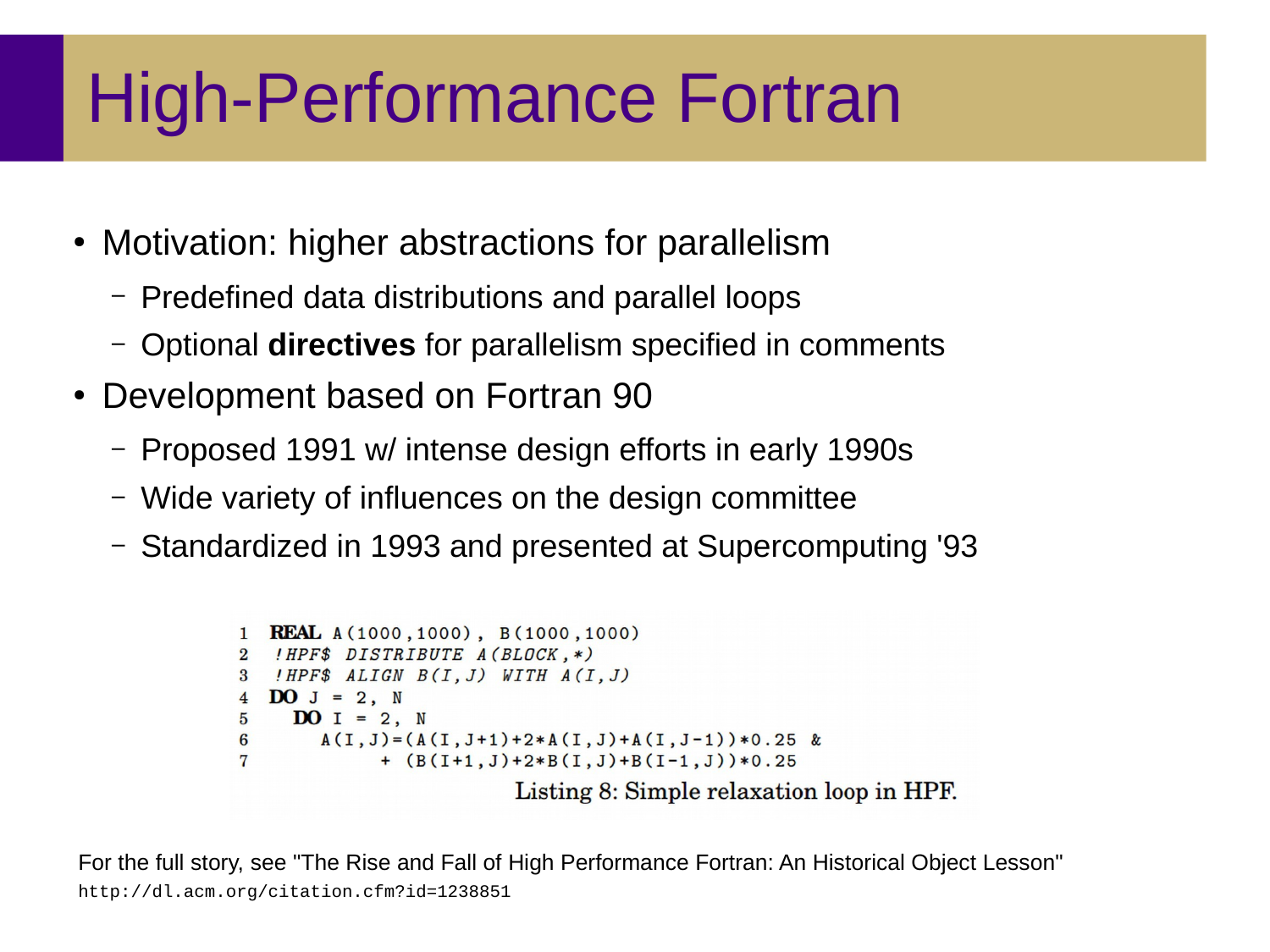# High-Performance Fortran

#### • Issues

- Immature compilers and no reference implementation
- Poor support for non-standard data distributions
- Poor code performance; difficult to optimize and tune
- Slow uptake among the HPC community
- Legacy
	- Effort in 1995-1996 to fix problems with HPF 2.0 standard
	- Eventually dropped in popularity and was largely abandoned
	- Some ideas still had a profound influence on later efforts

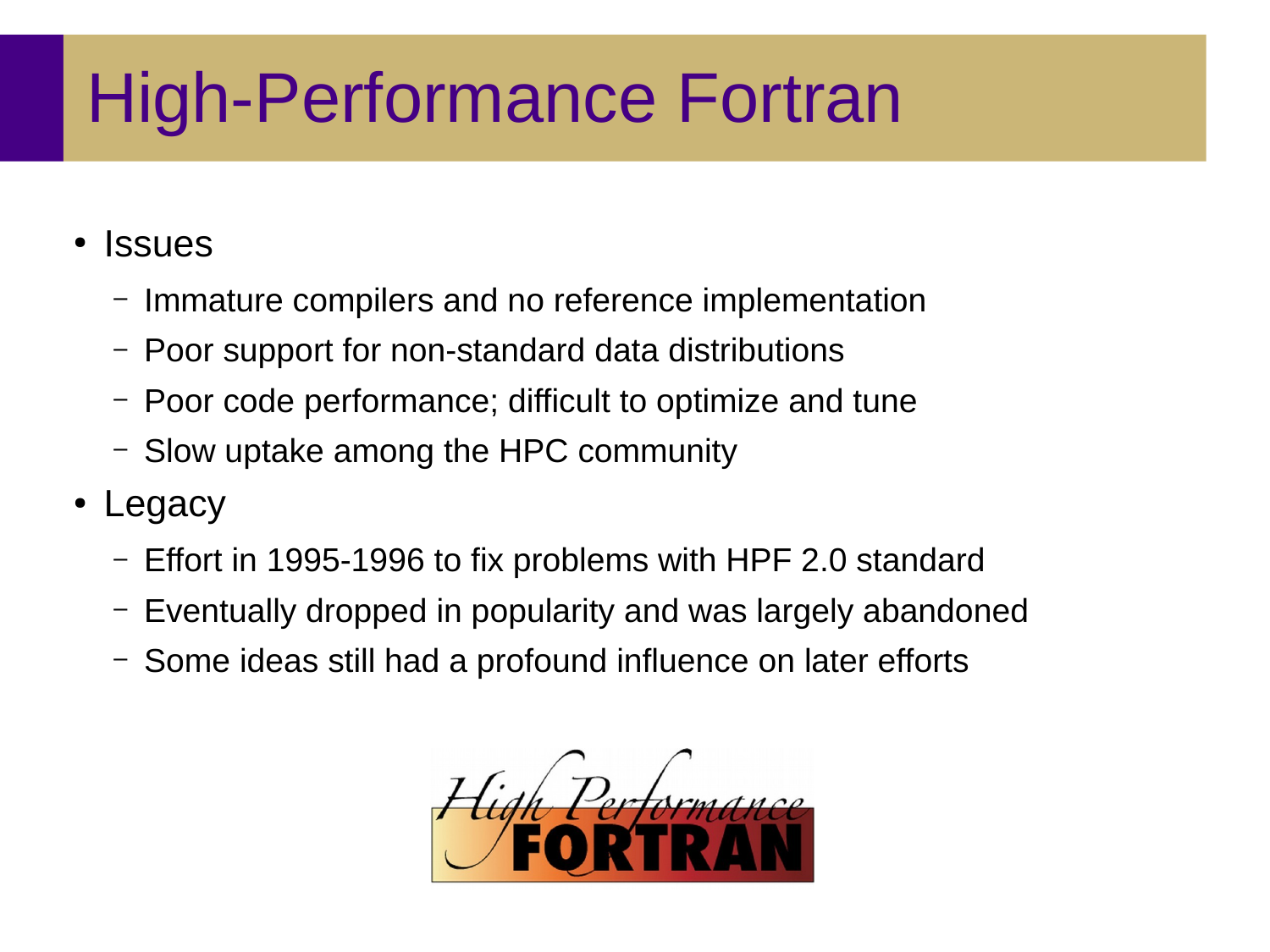#### OpenMP

- Modern statement-level parallelism
- C or C++ compiler extension
- Uses "pragma omp" preprocessor directives
- Compiler adds threading code automatically
- Responsibility for correctness remains on programmer!

```
void add_vectors(int nvectors, int length,
                  double *vectors[], double sum[])
{
    #pragma omp parallel for
    for (int i = 0; i < length; ++i) {
        sum[i] = 0.0;for (int v = 0; v < nvectors; +v) {
           sum[i] += vectors[v][i]; }
     }
}
```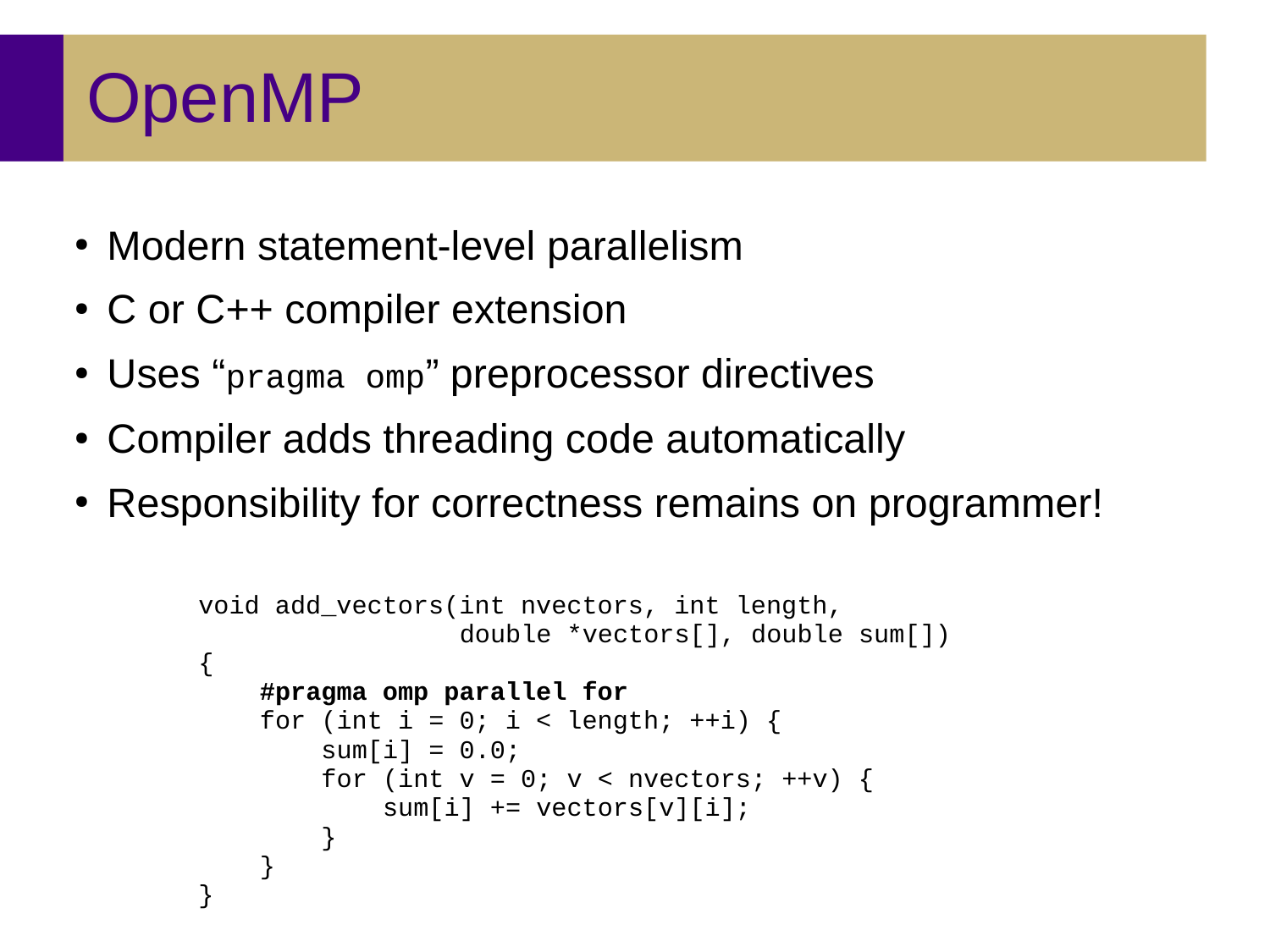### Language Support

- C/C++/Fortran
	- Pthreads, OpenMP, MPI
- Java
	- Threads, synchronized keyword and wait/notify
- Haskell
	- Control.Parallel and Control.Concurrent
- High-Performance Fortran (HPF)
	- DISTRIBUTE and FORALL
- $\cdot$  Go
	- Goroutines, channels, and mutexes
- Chapel
	- coforall, cobegin, and domains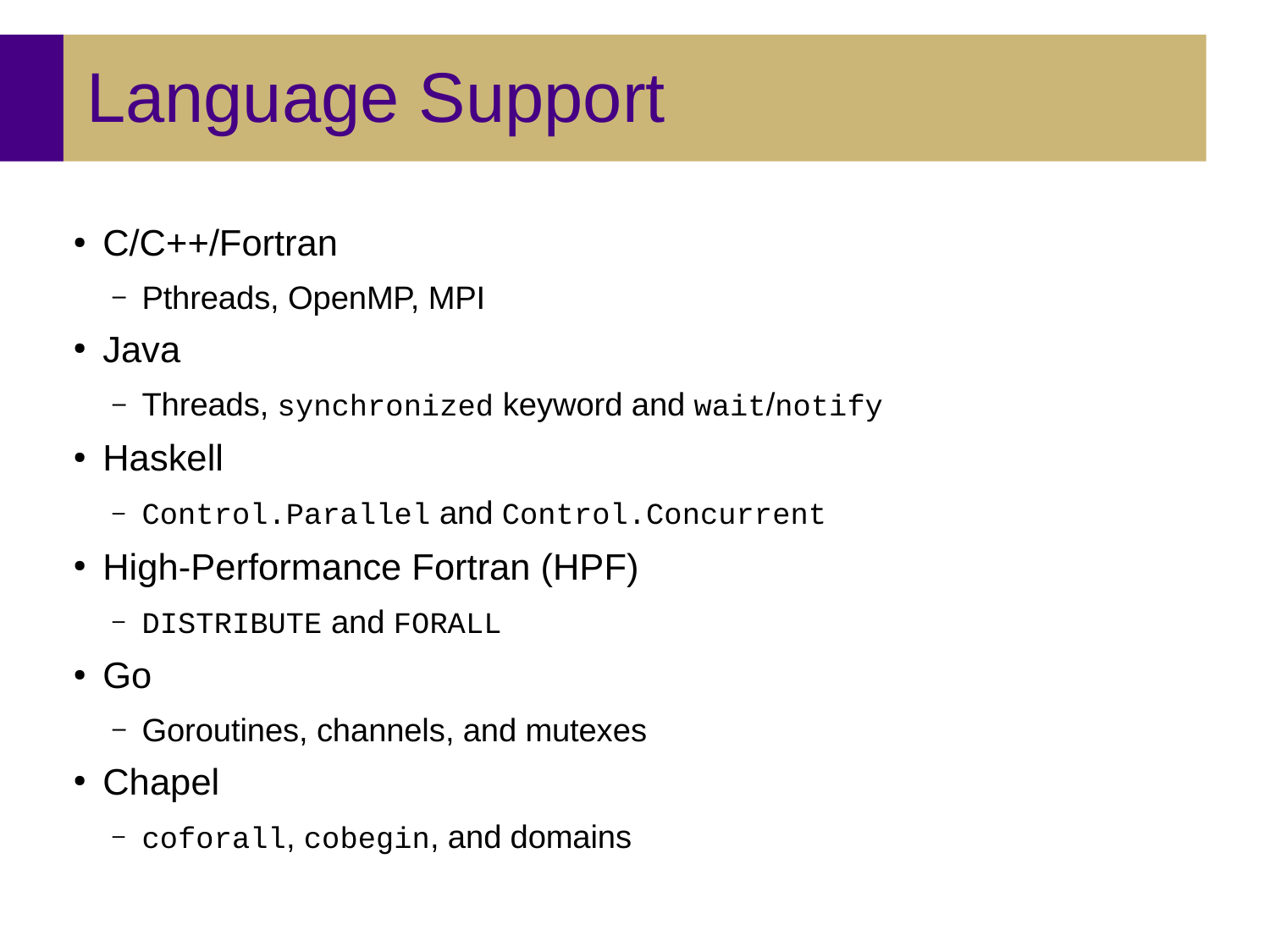#### Exceptional control flow

- Concurrency is often implemented using exceptional control flow
	- Variants: interrupt, trap, fault, abort
	- (remember this from **CS 261**?)
- Related question: how to handle errors in highlevel programming languages?
	- (how did you do it in 159/240? what about 261?)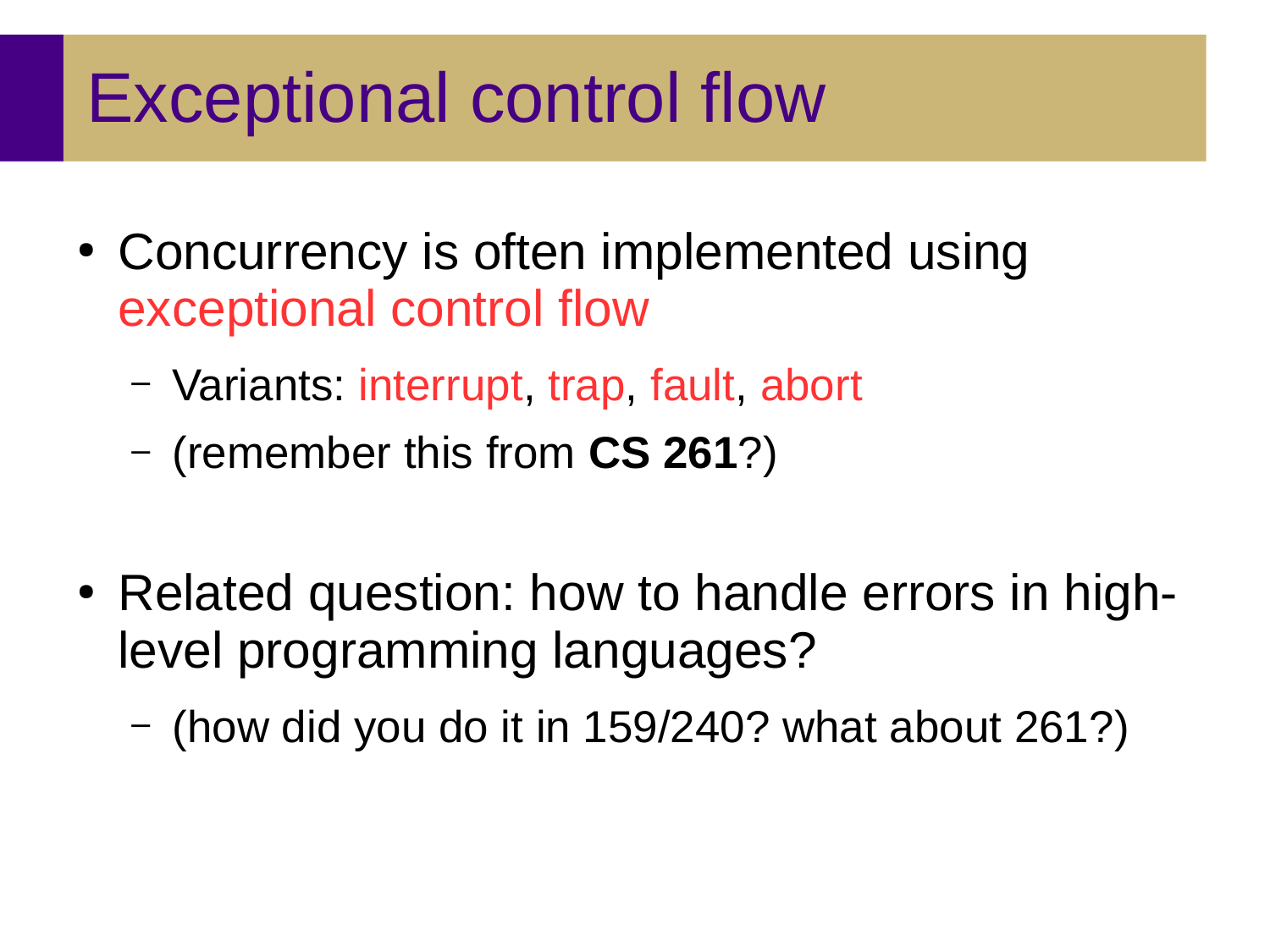# Approaches

- Do nothing (worst possible approach!)
	- No indication that anything has gone wrong
	- Could lead to "silent propagation" of errors
- Terminate the program (e.g., abort or segfault)
	- I.e. delegate error handling to the operating system
	- Also rather drastic, but at least it provides some kind of notification (OS-dependent)
	- No opportunity to correct problems

```
int div(int a, int b) {
     return a / b;
}
                                       int div(int a, int b) {
                                           if (b == 0) exit(-1);
                                            return a / b;
                                       }
```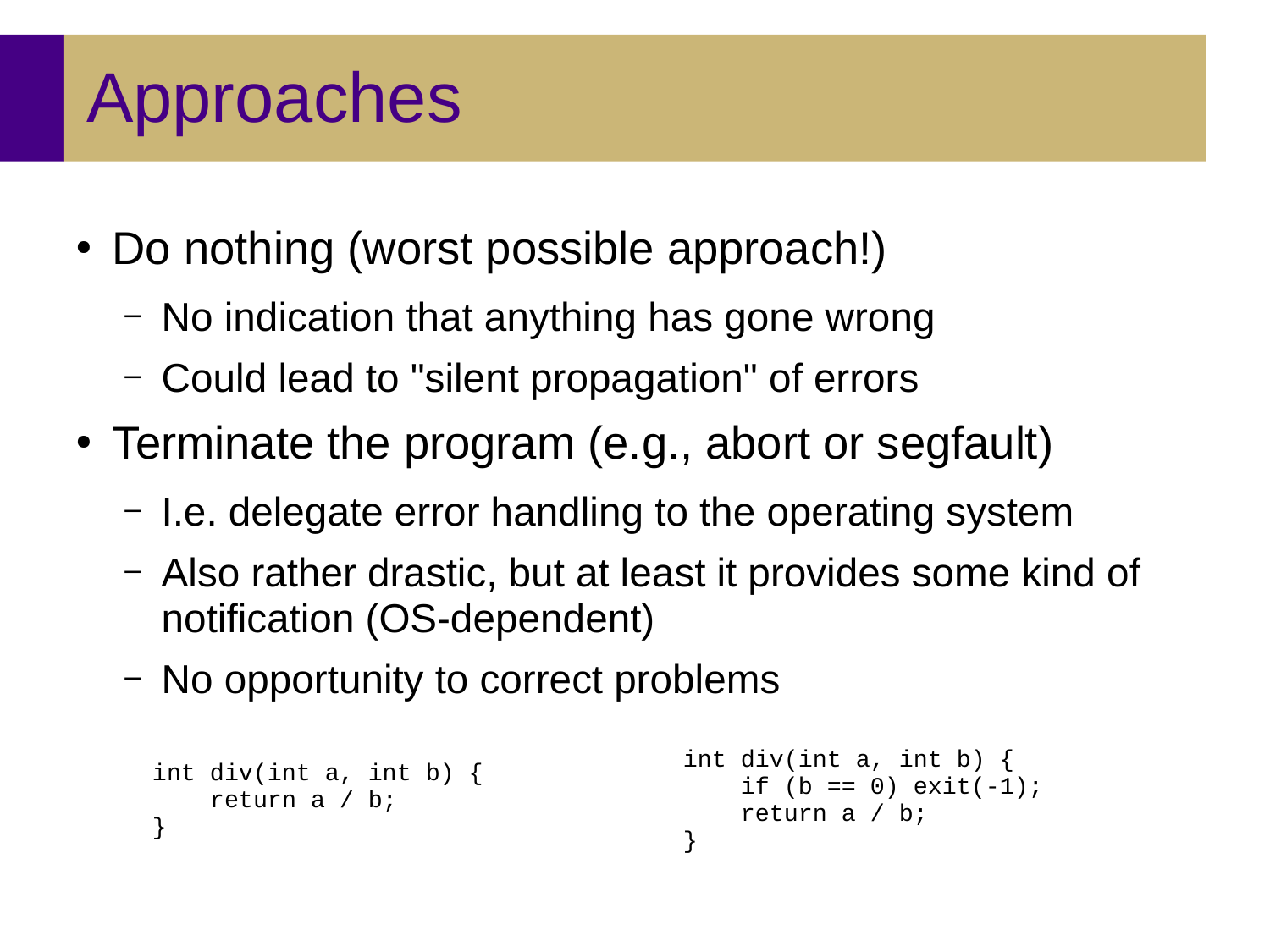## Approaches

- Pass around error handlers
	- Extra function parameters (and runtime overhead)
	- Confusing and difficult to reason about
	- What if you pass the wrong error handler?
- Handle all errors at their source
	- Error handling often depends on current context
	- Lots of (possibly duplicate) error handling code

```
int div(int a, int b, void (handler)(char*)) {
    if (b == 0) handler("Division by zero!");
     return a / b;
}
                                                     if (y != 0) {
                                                         r = \text{div}(x, y);
                                                     } else {
                                                          printf("Division by zero!");
                                                         exit(-1);}
```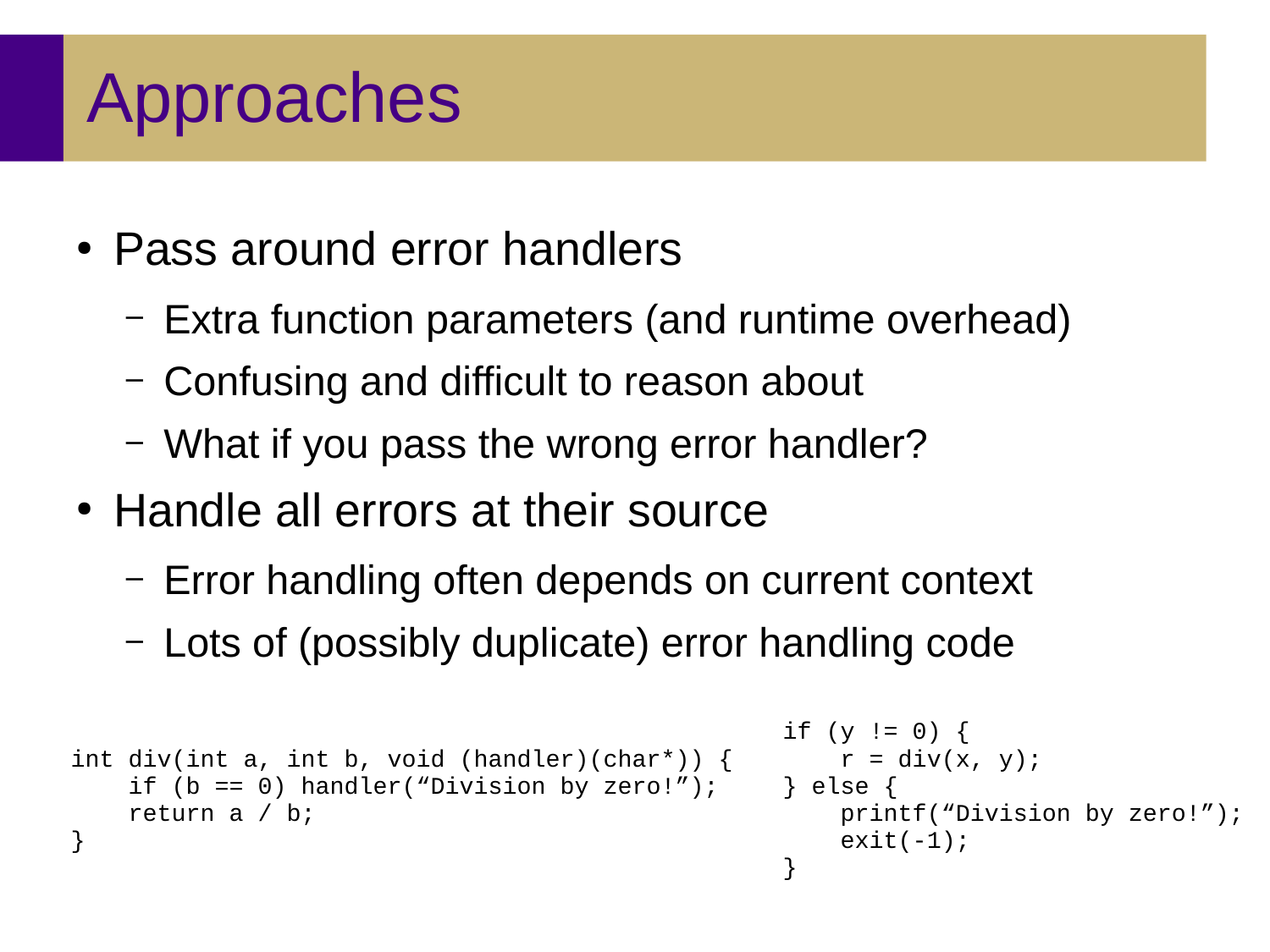## Approaches

- Return an error value (in same variable)
	- Error value must come from variable domain
	- Blurs the line between program logic and program data
	- Burden shifts to callers, who must test for error value
- Return an error value (in separate variable)
	- Cleaner (separation between logic and data)
	- Burden is still on the caller to remember to test for errors

```
int div(int a, int b) {
    if (b == 0) return 0;
     return a / b;
}
                                       int div(int a, int b, bool *err) {
                                           if (b == 0) {
                                               *err = true; return 0;
                                        }
                                            return a / b;
                                       }
```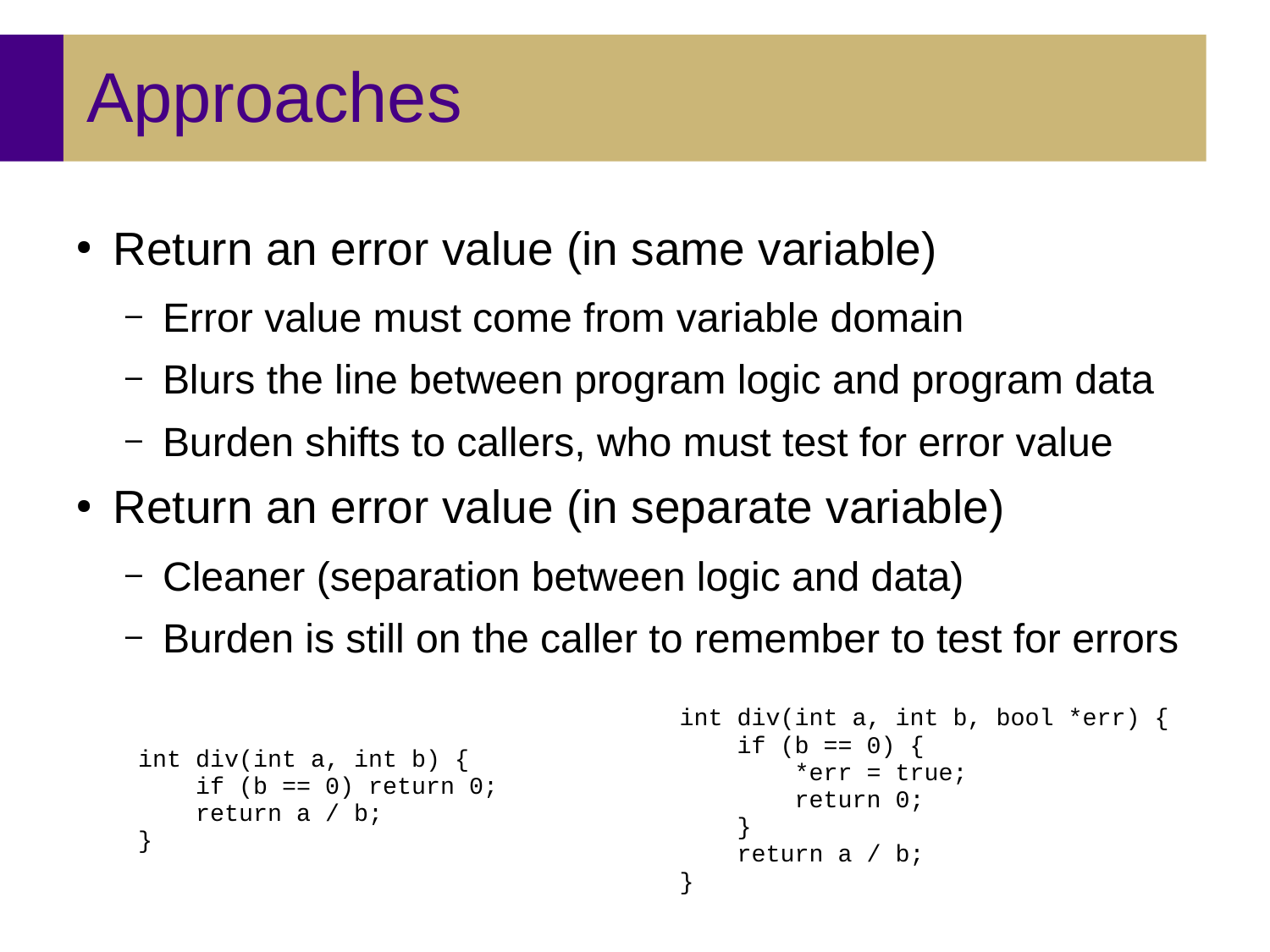# Aside: Monad design pattern

- Error handling in functional languages requires tracking of state
	- E.g., whether or not an error has occurred
- Example of a Monad pattern: functions return an Either value to propagate errors
	- Success <val> or Failure <err> (Right and Left in Haskell)
	- This is a variant of the "return an error value in separate variable" idea
	- Generic function composition via a bind operation (>>= in Haskell)



https://fsharpforfunandprofit.com/posts/recipe-part2/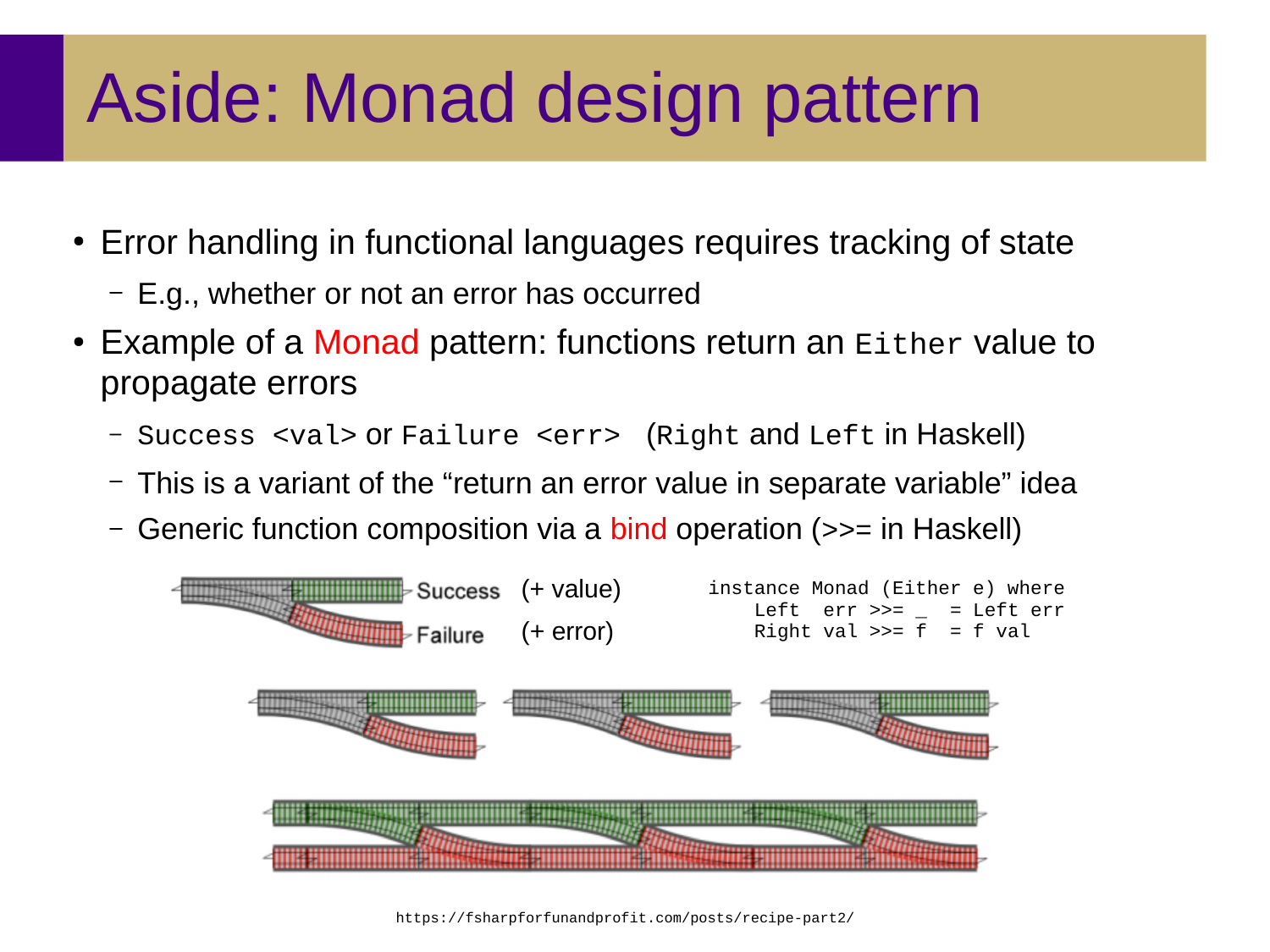# Exception Handling

- Exception: unusual event (possibly erroneous) that requires special handling
- Exception handler: code unit that processes the special handling for an exception
- An exception is raised when the unusual event is detected, and is caught when the exception handler is triggered

}

- This framework is called formal exception handling
	- First introduced in PL/I (1976)

```
try {
     do_something_dangerous();
} catch (DangerousError e) {
     gracefully_handle(e);
}
```

```
do_something_dangerous() {
 …
```

```
 if (bad_thing_happened) {
        throw new DangerousError();
 }
 …
```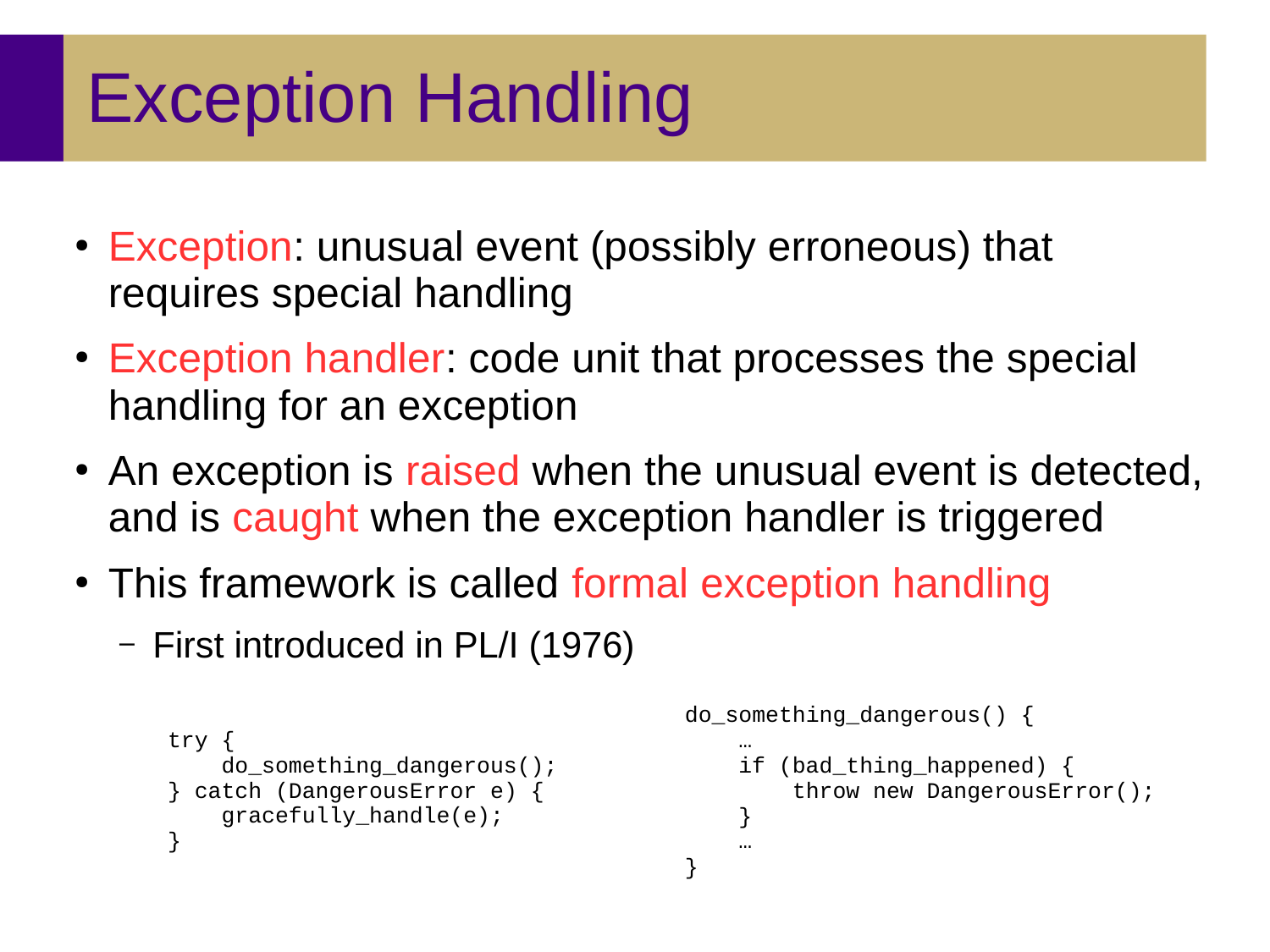## Benefits of Formal Exceptions

- Less program complexity and clutter; increased readability
- Standardized handling mechanisms
- Increased programmer awareness
- Decouples exception handling from program logic
- Handler re-use via exception propagation
- More secure due to compiler analysis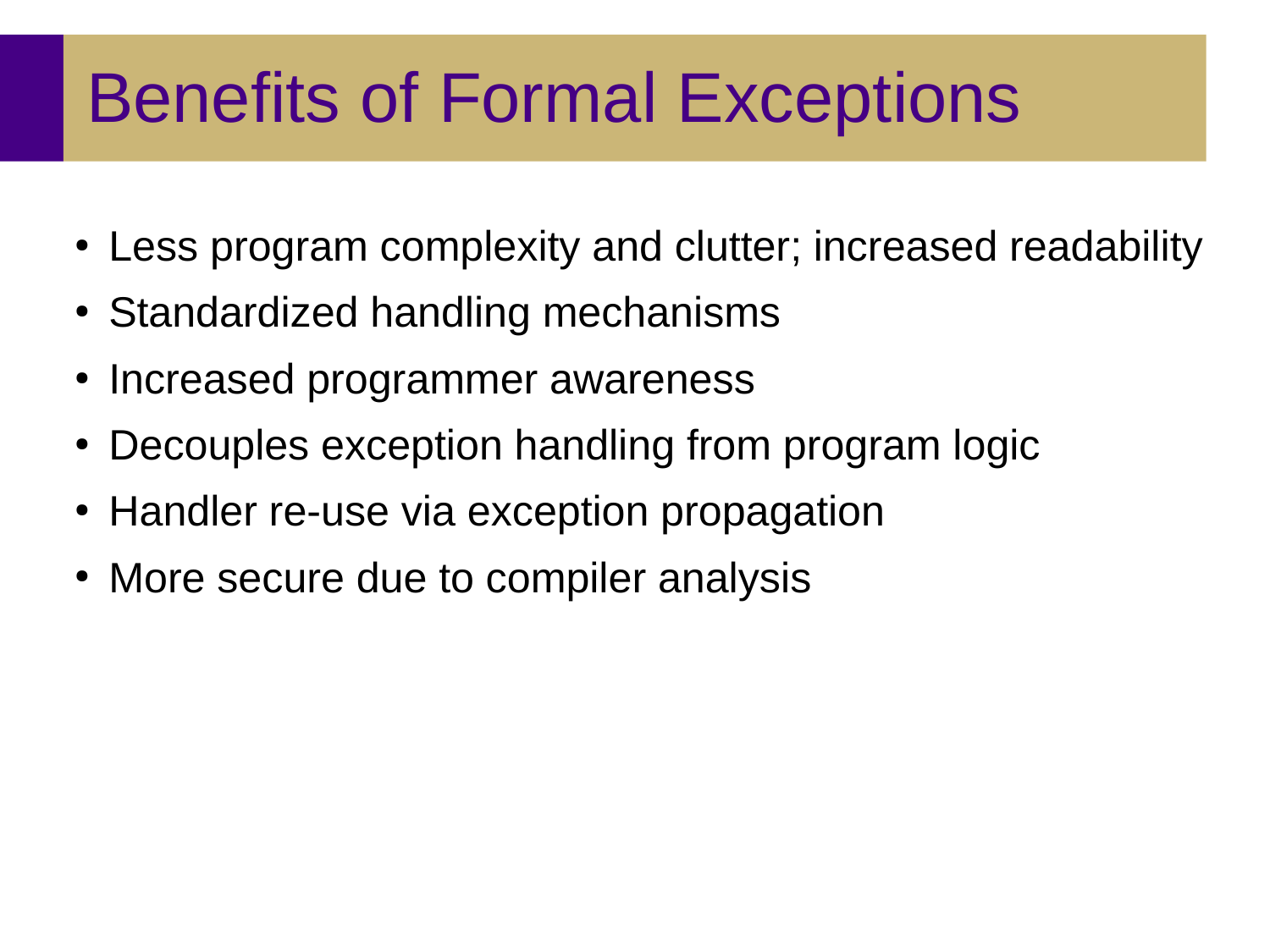### Design Issues

- How and where are exception handlers specified?
- What is the scope of exception handlers?
	- What information (if any) is available about the error?
- Are there any built-in exceptions? If so, what are they?
- Can programmers define new exceptions?
- How is an exception bound to a handler at runtime?
- Where does execution resume (if at all) after an exception handler finishes?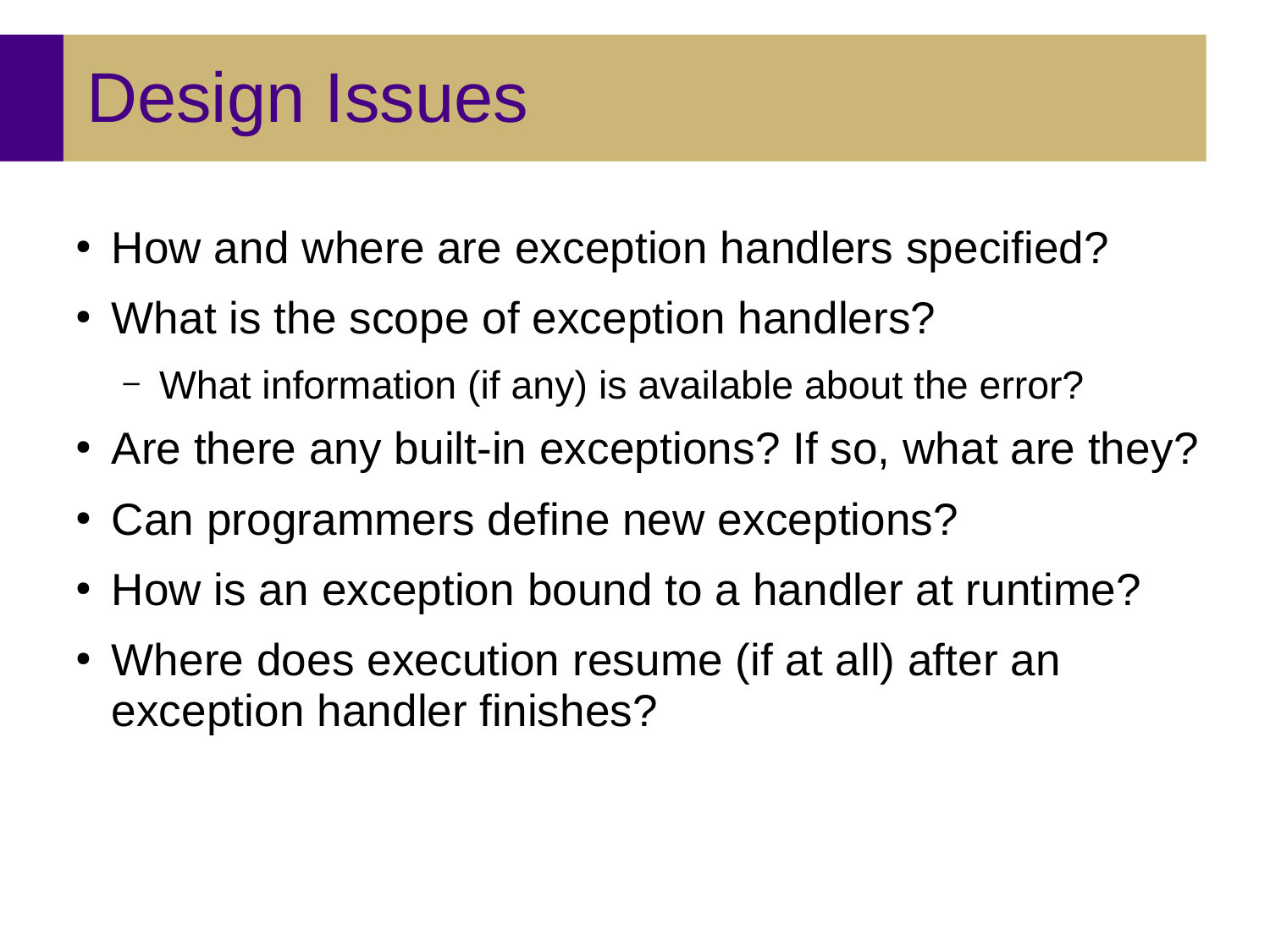# Binding and Continuation

- When an exception is thrown (binding)
	- Look for matching handler in local scope
		- Could be an "else" handler
	- If no handler is found, continue through ancestors
		- Usually via dynamic scoping
	- If no handler is found, abort the program
- When a handler finishes (continuation)
	- If the handler threw another error, handle that
		- First execute any "finally" clause if present
	- Continue execution after the handler
		- First execute any "finally" clause if present
	- Changes made by the error handler are visible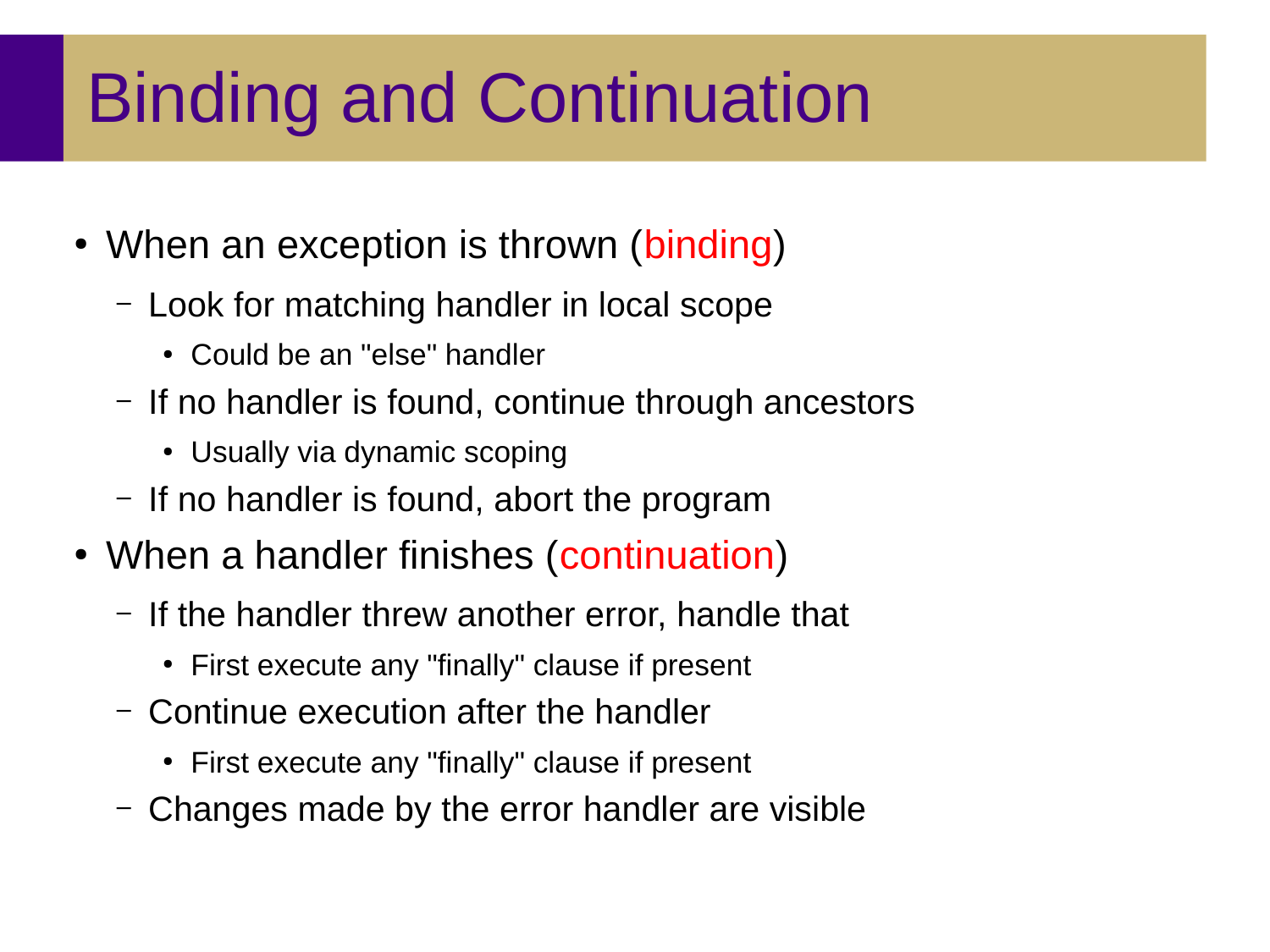#### Language Debate

• Are formal exceptions any different from GOTO statements? If not, are they just as dangerous? If so, how are they different?

```
void get_N()
{
  n = compute value();
  if (n > LIMIT) {
     goto exceed_limit_error;
   }
   return n;
exceed_limit_error:
   printf("Value exceeds limit!\n");
  exit(EXIT FAILURE);
}
                                          void get_N()
                                          {
                                             try {
                                              n = compute_value();
                                              if (n > LIMIT) {
                                                  throw new ExceedLimitException;
                                                }
                                             } catch (ExceedLimitException e) {
                                               System.out.println("Value exceeds limit!");
                                               System.exit(-1);
                                             }
                                             return n;
                                          }
```
**C version (w/ GOTO) Java version (w/ exceptions)**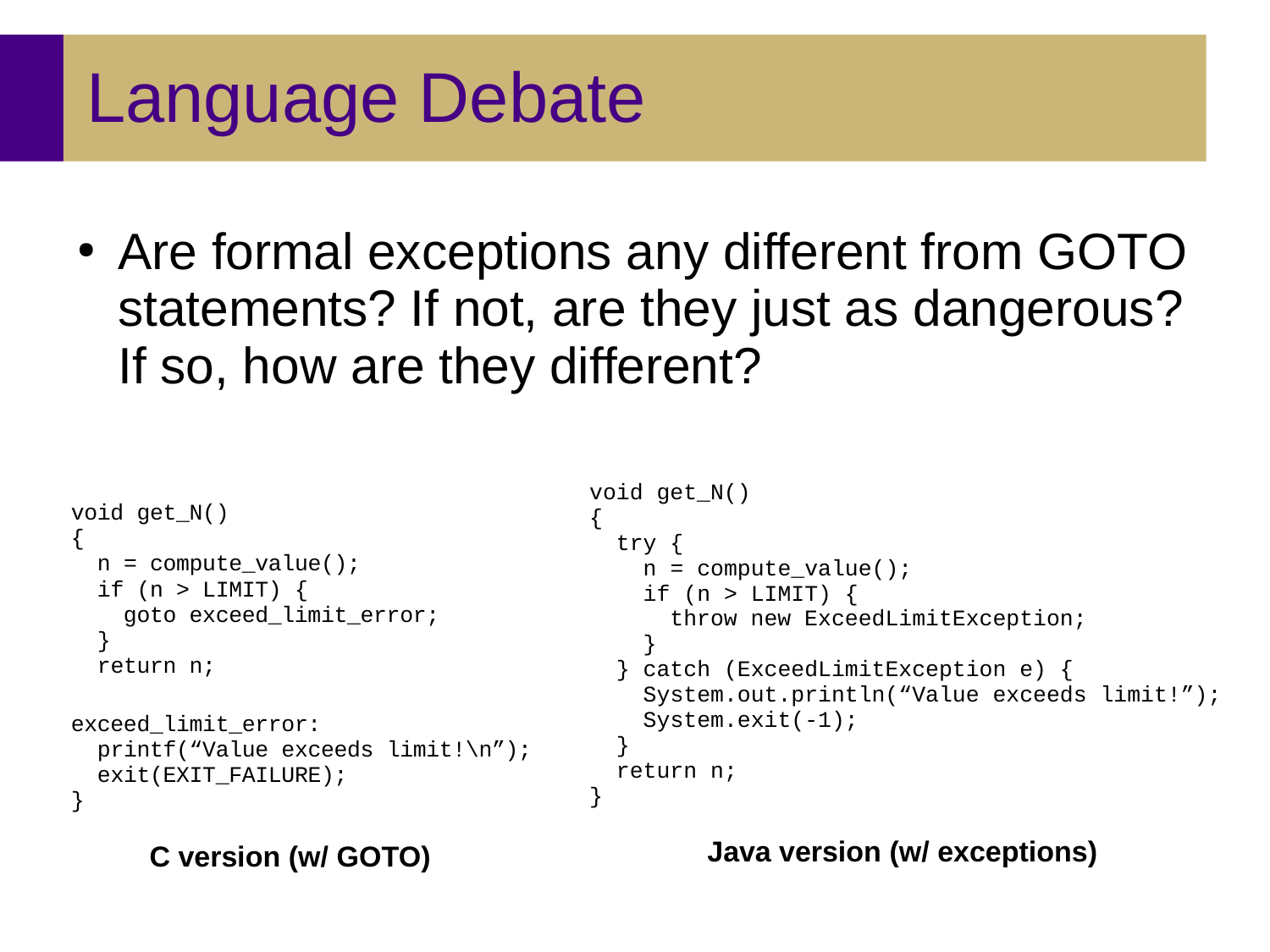#### Language Debate

- Are formal exceptions any different from GOTO statements? If not, are they just as dangerous? If so, how are they different?
	- Basic difference: formal exceptions are more *structured*
		- More rules and restrictions governing their uses
		- Language facilities provide (mostly) safe usage
	- Care should be taken to limit their complexity
		- Main issue: proximity of detection and handling
		- Avoid "spaghetti code" (hard-to-trace control flows)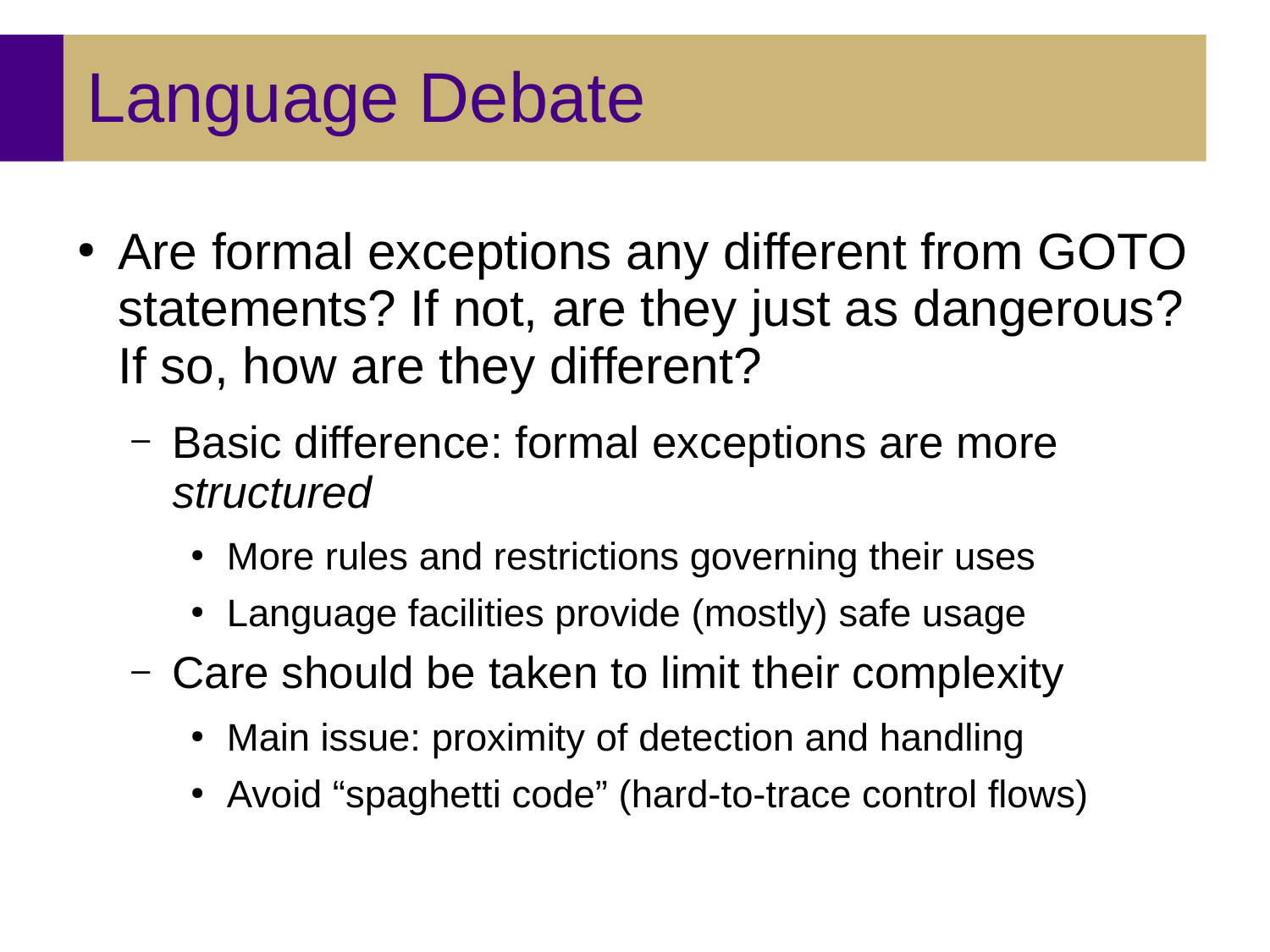#### Event Handling

- Similarity between error handling and event handling
	- Asynchronous events that must be handled by the program
- Primary difference: events are "normal", errors are "unusual"
	- Events come from users; errors come from elsewhere in the code or originate in hardware
- Another difference: events are often handled in a separate thread
	- Keeps the program feeling "responsive"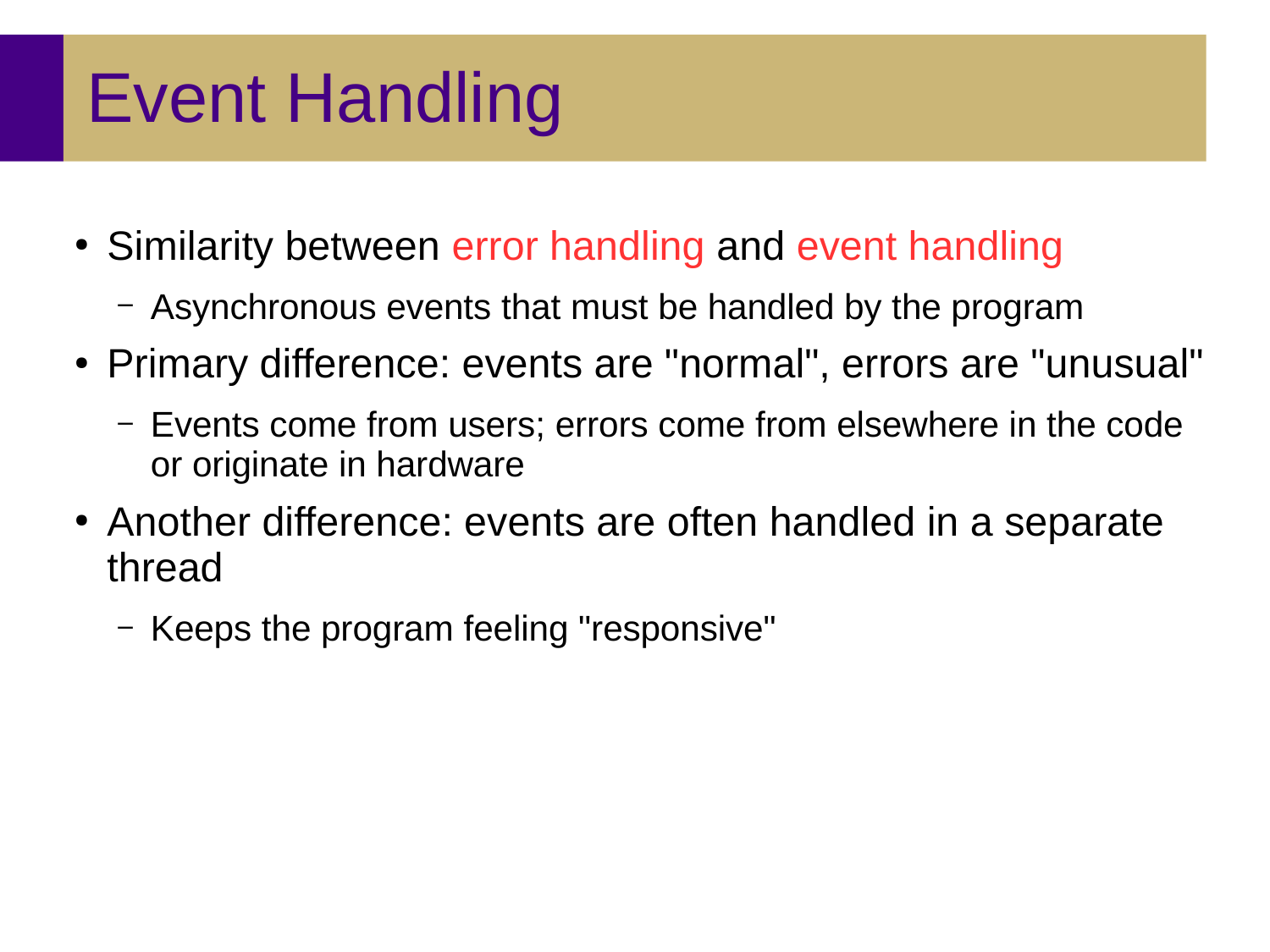#### Event Loops

- Event loop: code that explicitly receives and handles events
- Traditional form:

```
 while(GetMessage(&Msg) > 0)
 {
     TranslateMessage(&Msg);
     DispatchMessage(&Msg);
 }
```
- Often run in its own thread
- Requires explicit dispatch routine
	- Can become extremely complex and unwieldy